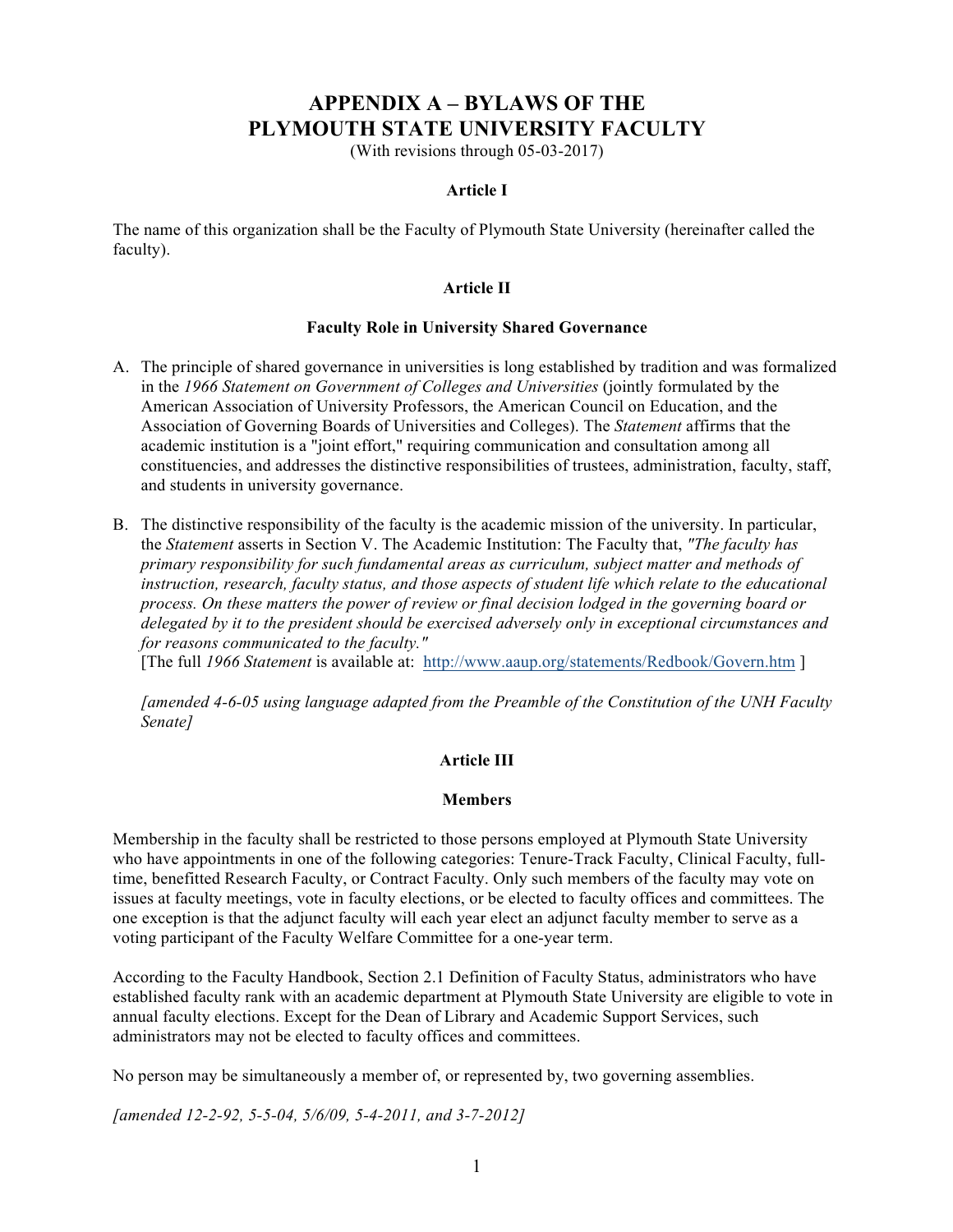# **Article IV**

# **Officers**

- A. The Faculty Speaker shall have responsibility for moderating regular faculty meetings or Faculty Forums as well as consulting with the Administration and the Steering Committee to appoint faculty members to task forces, advisory groups, and other ad hoc groups. The Speaker and the Speaker-Elect shall assume their respective offices on August 15 of the next academic year.
	- 1. The Faculty Speaker-Elect shall be chosen by a ballot at the regular annual faculty elections. The Speaker-Elect shall assist the current Faculty Speaker and will moderate regular faculty meetings (See Article VI) or Faculty Forums in the absence of the Faculty Speaker. The following year, the Speaker-Elect shall become Faculty Speaker and a new Speaker-Elect will be chosen.
	- 2. The immediate past Speaker shall serve as Parliamentarian at regular faculty meetings or Faculty Forums.
	- 3. The Speaker shall fill any faculty vacancies on committees or any vacancies of faculty observers by appointing people to serve until the end of the academic year (August). The Nominating and Balloting Committee shall treat all such positions as upcoming vacancies and shall arrange for the election of replacements to complete the original terms (in order to keep memberships in proper term rotation) during the next regular elections. Temporary vacancies, such as those created by sabbatical leaves, shall be filled by the Faculty Speaker by appointing people to serve until the originally-elected member returns.
	- 4. Every year the Faculty Speaker, in consultation with appropriate Department Chairs and the Steering Committee, shall (depending on availability) appoint a faculty member to be a nonvoting participant on each of the Principal Policy-Making Committees for a one-year, nonrenewable term. These members shall be selected from a pool of faculty with not more than five years service at PSU.
	- 5. The Speaker-Elect shall assume the role of Faculty Speaker in the event that the Speaker cannot finish his or her term. The Speaker-Elect shall chair the Steering Committee (see Article IX).
	- 6. In the event that a Speaker-Elect cannot finish her or his term, or cannot assume the duties of Faculty Speaker, the Nominating and Balloting Committee shall hold a special election to replace the Speaker-Elect for the duration of his or her term, as needed.

7. In the absence of a Speaker Elect, and with a 2/3 majority vote of support from the faculty during the April faculty meeting, the current Speaker can serve an additional year in the same position with the assistance of a newly elected Speaker-Elect.

# *[amended 4-7-99, 3-3-0,4 11-1-06, 10-3-07, and 10-5-16]*

B. The President is the chief administrative officer of Plymouth State University. (In the President's absence, some administrative officer in the chain of command will assume this role). The President shall be responsible for providing adequate secretarial service for Faculty Meetings. This service will include distribution of the agenda and the taking and publishing of the minutes of each meeting.

# **Article V**

# **Faculty Representatives**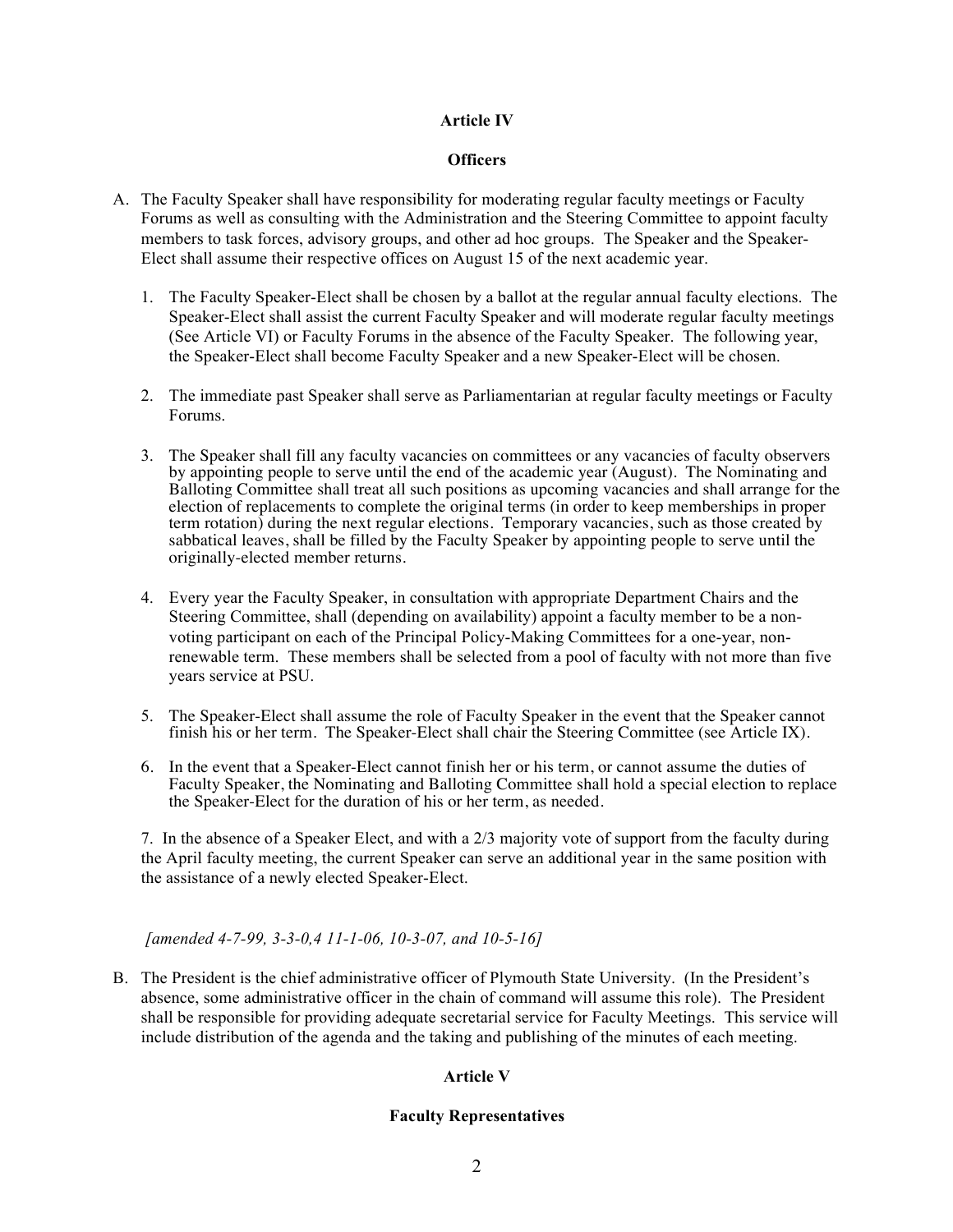A. Representatives to University System of New Hampshire (USNH) and USNH Board of Trustees Committees and Councils.

The following faculty representatives shall be elected annually by ballot at the regular annual faculty elections. These representatives shall assume office at the beginning of the next academic year. These faculty representatives shall attend the meetings of the respective Board and System committees and councils and report periodically to the faculty. In the absence of the faculty representative, the Faculty Welfare Committee shall designate a temporary representative.

- 1. Representative to the Board of Trustees elected by the faculty for a one-year term. The faculty representative will report, in writing, to the Faculty Steering Committee after every Board of Trustees meeting.
- 2. Representative to the Trustees' Financial Affairs Committee elected by the faculty for a oneyear term. The faculty representative will report, in writing, to the Faculty Steering Committee after every Board of Trustees Financial Affairs Committee meeting.
- 3. Representative to the Trustees' Programs and Services Committee Chair of the Faculty Welfare Committee or Chair's designee.
- 4. Representative to the System Personnel Policy Council (Faculty/PAT) selected annually by the Faculty Welfare Committee from among its members.

*[amended 12-3-08 and 5-4-2011]*

B. Representative to the Professional, Administrative, Technical Senate – to be elected annually by the faculty.

*[amended 2-4-04]*

### **Article VI**

### **Meetings**

Regular meetings of the faculty shall be held at the call of the Speaker of the Faculty, at a minimum, on the first Wednesday of the first and last months of each semester; more meetings shall be called as needed. A quorum for a regular Faculty Meeting shall be the members present.

Meetings will be moderated by the Faculty Speaker. The Speaker-Elect will moderate the meeting in the absence of the Faculty Speaker. A volunteer from the Faculty Steering Committee (See Article X) will moderate the meeting in the absence of both the Speaker and Speaker-Elect.

Ordinarily, the reports to the Faculty Meeting will be written and circulated with the agenda. The author of the report is expected to be present for drawing attention (for no more than a few minutes) to some of the salient points of the report and to answer questions.

Policy-making committees shall have discretion to have their decisions singled out for full faculty consideration as separate motions or to appear on the faculty meeting agenda together with the decisions of other committees under one standing item titled "**Resolutions of the Standing Committees**." If, at the faculty meeting, no faculty member objects to specific resolutions in this list, the entire package may be seconded and voted on as a block by the assembled faculty. Any faculty member may, however, single out an item in the resolutions list for discussion before it is approved by the faculty. The faculty may vote to amend the package in order to send the issue back to the committee for further work, recommend that another committee take up the issue, or move to strike the issue altogether. Decisions which are submitted as Resolutions of the Standing Committees must be designated as such by a unanimous vote of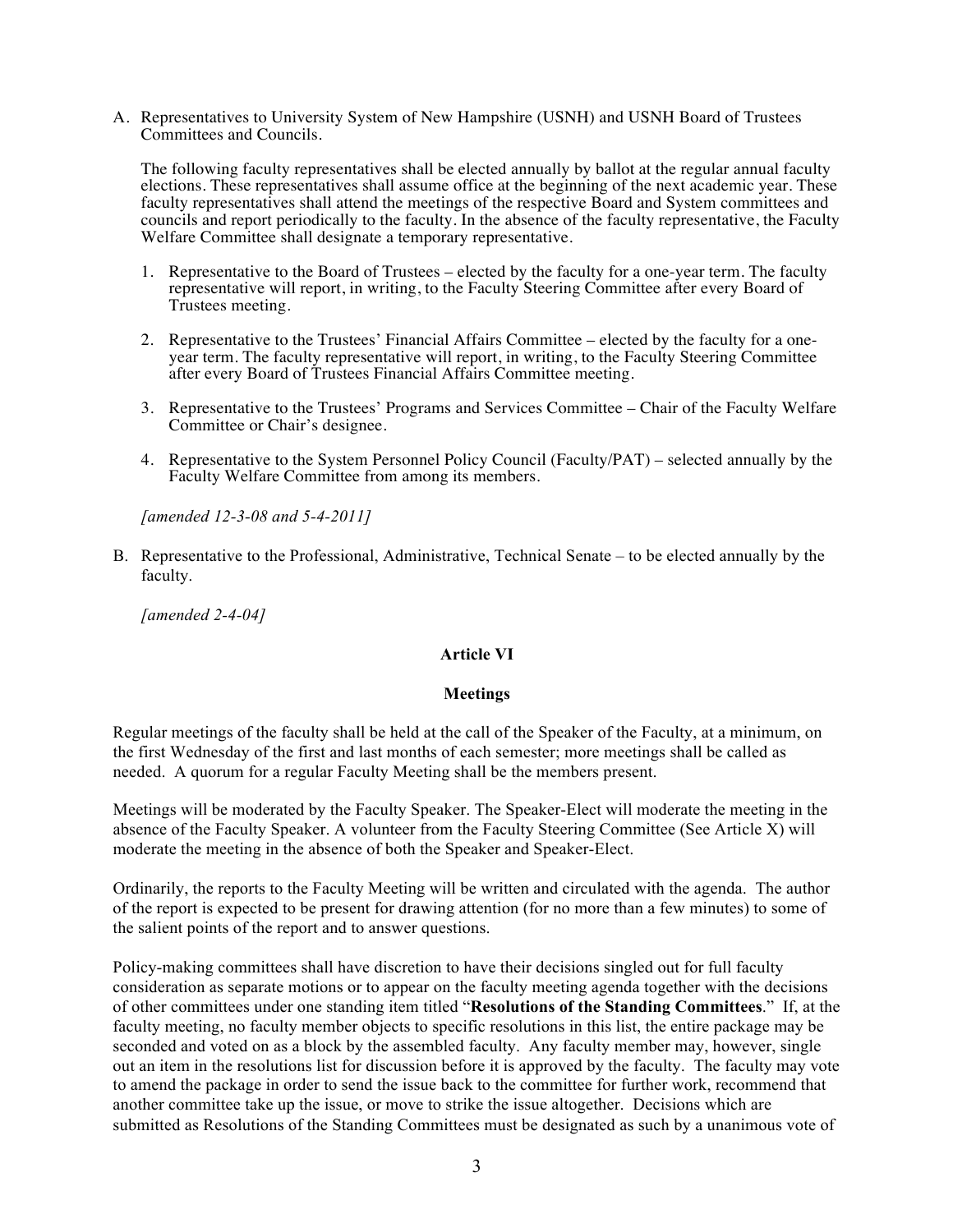the committee. All other decisions by the standing committees will be submitted to the Steering Committee for inclusion on the faculty agenda.

*[amended 10-5-94, 11-1-06, and 10-5-16]*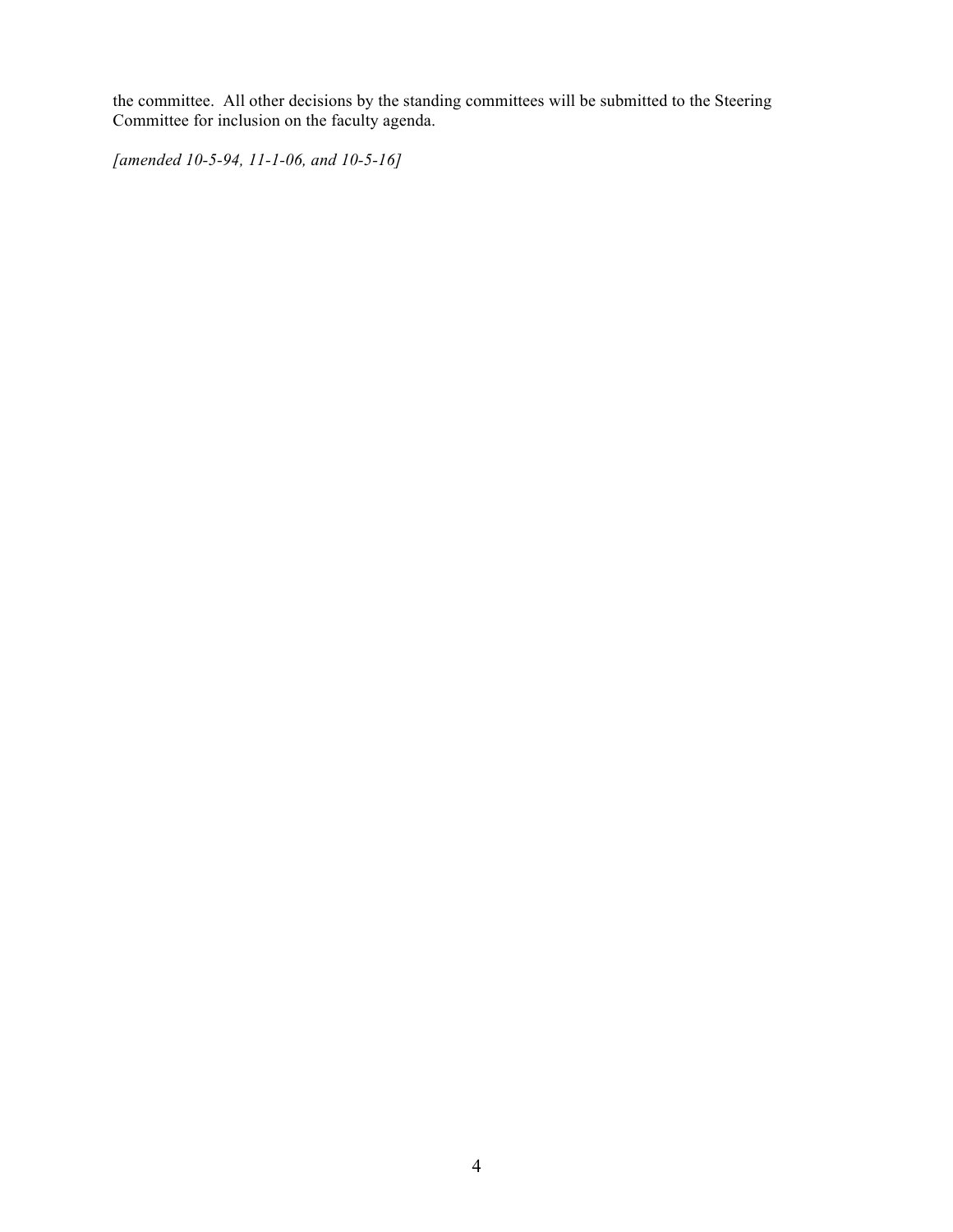# **Article VII**

# **The Faculty Forum**

The Faculty Forum meets to discuss matters of concern to the teaching faculty and to the University as a whole. The Forum has no legislative jurisdiction. The Faculty Speaker will, on petition from ten members of the faculty, call a Faculty Forum meeting.

*[amended 2/6/08]*

# **Article VIII**

## **The Student Senate**

- A. The faculty delegates through the President of the University to the Student Senate the legislative jurisdiction in matters of the Student Government and purely student affairs. It is understood that all powers of the Student Government are derived by delegation from the President of the University with advice of the faculty.
- B. Two faculty elected during the faculty elections each year shall be observers to the Student Senate meetings with speaking rights.
- C. The Student Senate Speaker (or someone designated by him/her) and five other students designated by the Student Senate shall be observers to Faculty Meetings with speaking rights.

*[amended 3-3-04]*

# **Article IX**

### **The Steering Committee**

A. Composition:

The Steering Committee shall be chaired by the Faculty Speaker-Elect and shall be comprised of the chairs of the Principal Policy-Making Committees (as described in Article X), as well as the Faculty Speaker. In the absence of a Speake-Elect, the Faculty Speaker will chair the Steering Committee.

- B. Function:
	- 1. To serve as a forum for communication between the Principal Policy-Making Committees.
	- 2. To assign tasks/issues, as they arise, to the appropriate standing committee(s), track the progress of those tasks/issues, and report that progress to the faculty.
	- 3. To create task forces and other ad hoc groups in consultation with the President, the Provost*,* or the Cabinet, or at the request of any group of at least ten faculty. The Steering Committee shall ensure that the functions of these task forces and ad hoc groups do not duplicate those of the standing committees. These functional groups shall be given specific charges and sunset dates.
- C. Duties:
	- 1. As needed, the Steering Committee shall meet prior to the week of the faculty meeting to assist the Faculty Speaker in creating an agenda for that meeting. Except program additions and/or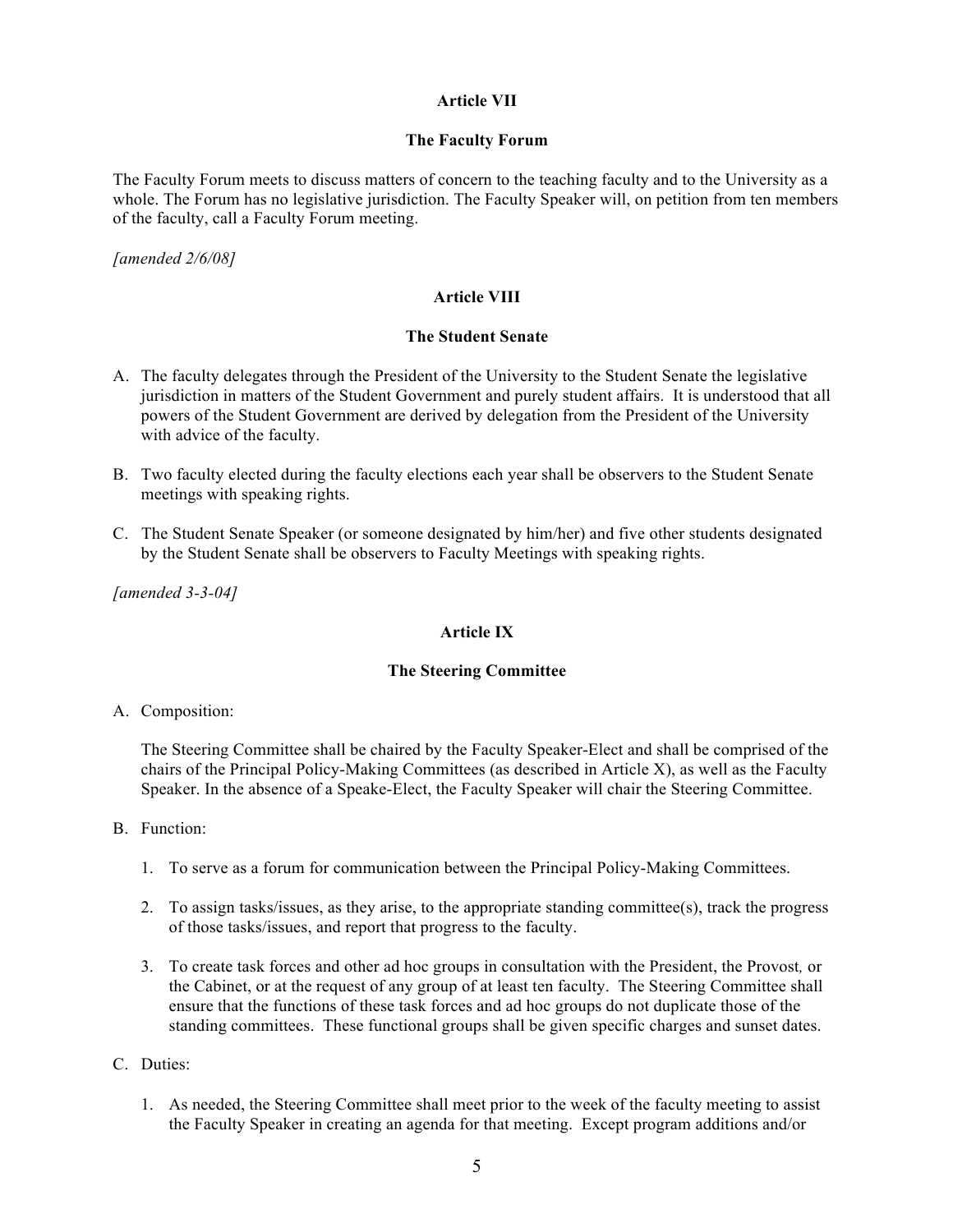policy changes, all decisions of the Principal Policy-Making Committees will appear on the faculty meeting agenda under one standing item titled "Resolutions of the Standing Committees" as described in Article VI.

- 2. The Steering Committee shall report the formation and dissolution of task forces and ad hoc groups, as well as other activities of their committee, to the faculty by means of the "Resolutions of the Standing Committees" as described in Article VI.
- 3. The Steering Committee, at the request of one of the Principal Policy-Making Committees, or at the request of any group of at least ten faculty, will call a Faculty Forum meeting, as described in Article VII.
- 4. At the beginning of each academic year, the Steering Committee shall consult with the President to determine University planning issues.
- 5. At intervals of not more than five years, effective Fall 2009, the Steering Committee shall appoint a Task Force to coordinate faculty evaluation of the Principal Administrators.
- 6. The Steering Committee shall review the agenda for each meeting of the Board of the Trustees and its subcommittees.
- 7. The Steering Committee shall not be empowered to approve policy resolutions passed by policymaking committees.

*[created 11-1-06, replacing former Executive Council; amended 4-4-07, 5-2-07, 10-3-07, 5-4-2011, and 10-5-16]*

# **Article X**

# **Principal Policy-Making Committees**

The Principal Policy-Making Committees shall be:

Academic Affairs Academic Technology and Online Education Athletic Council \* Council of Educator Preparation \* Curriculum Faculty Welfare General Education Graduate Council

\* Not included on the Steering Committee.

No faculty member shall be elected to serve simultaneously on more than one of the Principal Policy-Making Committees that make up the Steering Committee, except for members of the Graduate Council who can serve on one other Principal Policy-Making Committee.

Administrators of the University shall not serve as chairs of the Principal Policy-Making Committees. Faculty members may serve on no more than two Principal Policy-Making Committees concurrently.

No member of a Principal Policy-Making Committee shall be eligible for election if the election will create more than six consecutive years of service.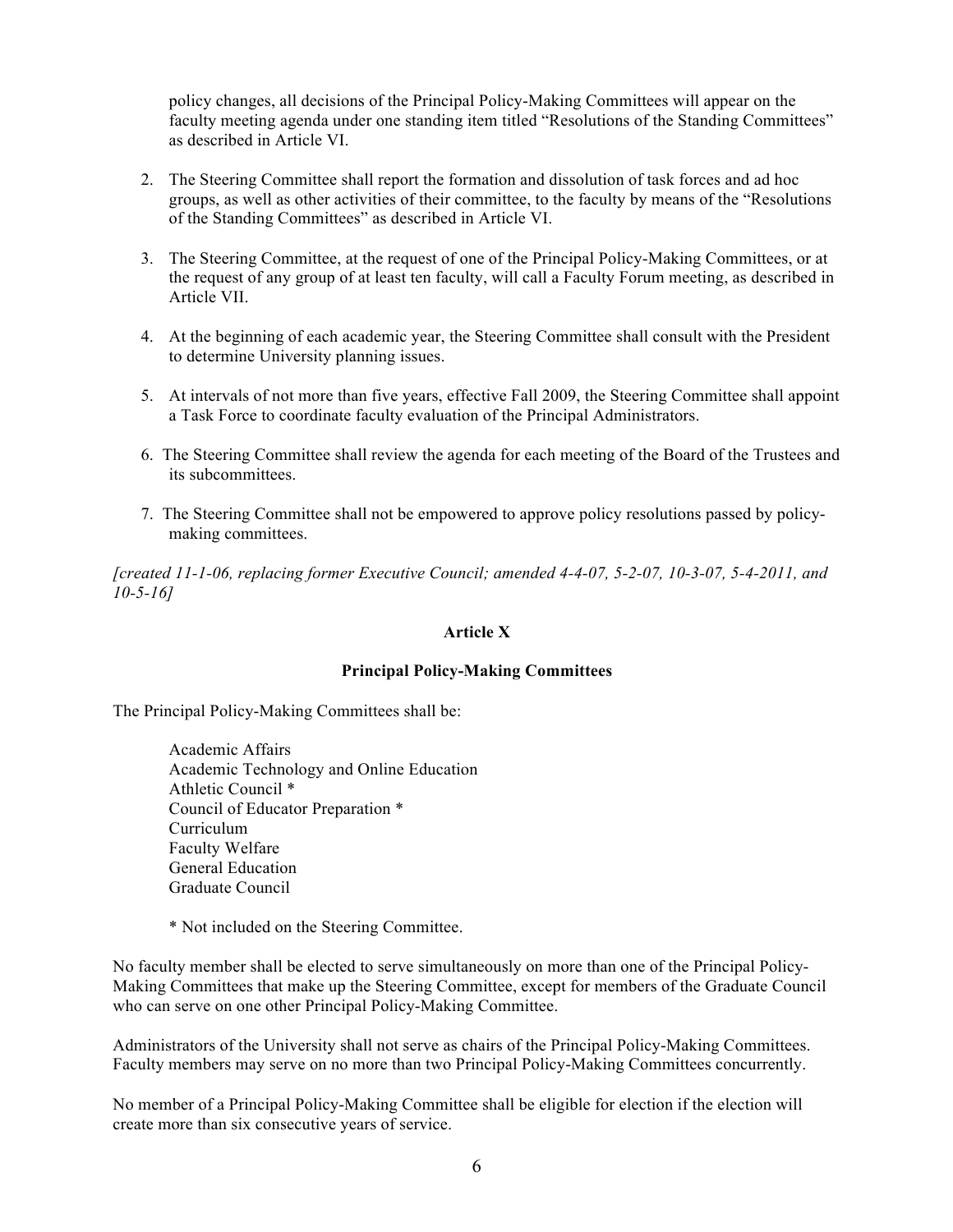Every year the Faculty Speaker, in consultation with appropriate Department Chairs, shall (depending on availability) appoint a faculty member to be a non-voting participant on each of the Principal Policy-Making Committees for a one-year, non-renewable term. These members shall be selected from a pool of faculty with not more than five years service at PSU.

Principal Policy-Making Committees, as defined in the Faculty Handbook, shall publish meeting times in the materials distributed by the Nominating and Balloting Committee during the annual election period.

*[amended 4-6-94, 10-5-94, 3-6-96, 5-1-02, 5-3-06, 4-4-07, 10-3-07, 5-2-12, and 5-3-17]*

# **Article XI**

# **Committees**

- A. Faculty members may attend as observers any meeting of any faculty committee or council except the Review Committee. They may participate in committee deliberations only with the consent of a committee majority; by a vote of the majority, the committee may, after stating reasons, decide to conduct some portion of a meeting in closed session.
- B. The elected faculty members of the following committees shall be elected at the regular annual faculty elections in an election based on nominations submitted by faculty members. Student appointments shall be subject to approval by the Student Senate.

*[amended 12-2-92]*

C. The starting date for the terms of all councils and committees shall be August 15 following the annual faculty elections, and the completion date for the terms of all councils and committees shall be August 14.

All formal actions in process on August 14 by the Review Committee will continue with the existing committee until the conclusion of the actions.

*[amended 11-6-91, 10-3-07, 11-7-07]*

D. Committee Descriptions:

# **1. Academic Affairs Committee**

a. Composition

Eight faculty members elected by the faculty for staggered three-year terms and two full-time students elected by the Student Senate shall be voting members of the committee. Additional voting members shall include: one senior Academic Affairs Officer, the University Registrar, and one senior member of Academic Advising**.** The Academic Student Advocate & Policy Support Faculty Member shall serve as a non-voting member. The committee shall elect a committee chair from among the eight elected faculty members. In addition, the Faculty Speaker shall appoint a faculty member to be a non-voting participant on the committee for a one-year, nonrenewable term. This member shall be selected from a pool of faculty with not more than five years' service at PSU.

b. Function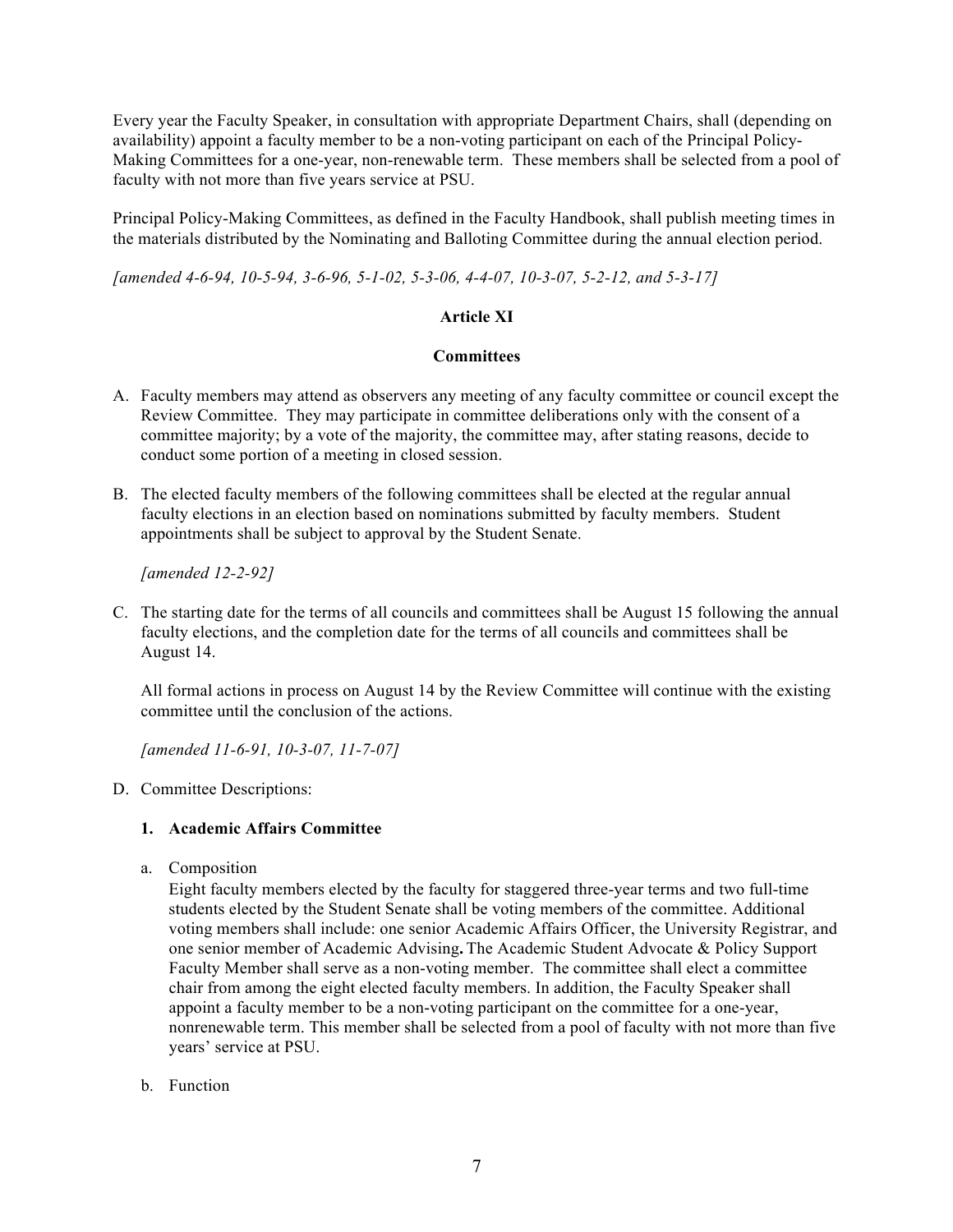The Academic Affairs Committee (AAC) shall study, create, and implement university policies concerning (1) admission standards and procedures for entering undergraduate students and transfer undergraduate students; (2) academic continuance and readmission standards and procedures; (3) academic standards for class-related grading policies (e.g., changes in grading, grading procedures, pass/fail, attendance policy, excused absence policy); (4) the philosophy, goals, general responsibilities and delivery of academic advising; (5) academic standards for graduation; (6) the relationship between academic issues and diversity-related categories such as race, ethnicity, nationality, gender, sexual orientation, socioeconomic status, age, physical disability, and learning disability; (7) and any other related academic concerns that may be assigned by the faculty.

# c. Duties

- (1) The AAC will periodically inform the faculty or make recommendations to the faculty on matters concerning academic standards.
- (2) Any faculty member on the Academic Affairs Committee may serve as Chair of an academic integrity panel. The hearing panel faculty pool will be composed of one full-time faculty member from each academic department. Each academic integrity hearing panel will consist of the following: the Chair (from the AAC), two members from the faculty pool, and two student members.
- (3) The AAC will act as the hearing panel for cases of alleged violations of the Fair Grading Policy, and, in the case of finding that a violation has occurred, guide in the finding of a solution.
- (4) The AAC (excluding student members), along with others they may appoint, will write probation contracts and review severance appeals.
- (5) The AAC will study factors that might contribute to academic performance in order to generate information and recommendations related to the academic support of all students.

*[created 3-7-07; amended 10-3-2012, 4-1-15, and 5-3-2017]*

# **2. Academic Technology and Online Education Committee**

a. Composition:

Eight faculty members elected by the faculty for staggered three-year terms and three students (one of whom shall be a member of the Student Senate) shall be voting members of the committee. Additional voting members shall include the Director of Client Services and Academic Technologies, the Assistant Vice President & Chief Information Officer of Information Technologies, and an Academic Affairs Officer. The Director of the Applications & Development (A&D) Team will serve as a non-voting member. The Chair may request others to serve as non-voting members for full of half year renewable terms based on the needs of the committee. The committee elects its own chair who shall be a faculty member.

In addition, the Faculty Speaker shall appoint a faculty member to be a non-voting participant on the committee for a one-year, non-renewable term. This member shall be selected from a pool of faculty with no more than five years of service at PSU. The Chair of the Academic Technology and Online Education Committee serves on the University Steering Committee.

b. Function:

The Academic Technology and Online Education Committee:

- Considers faculty technology needs, requirements, recommendations, and priorities.
- Considers students' perspectives regarding their technology needs and recommendations.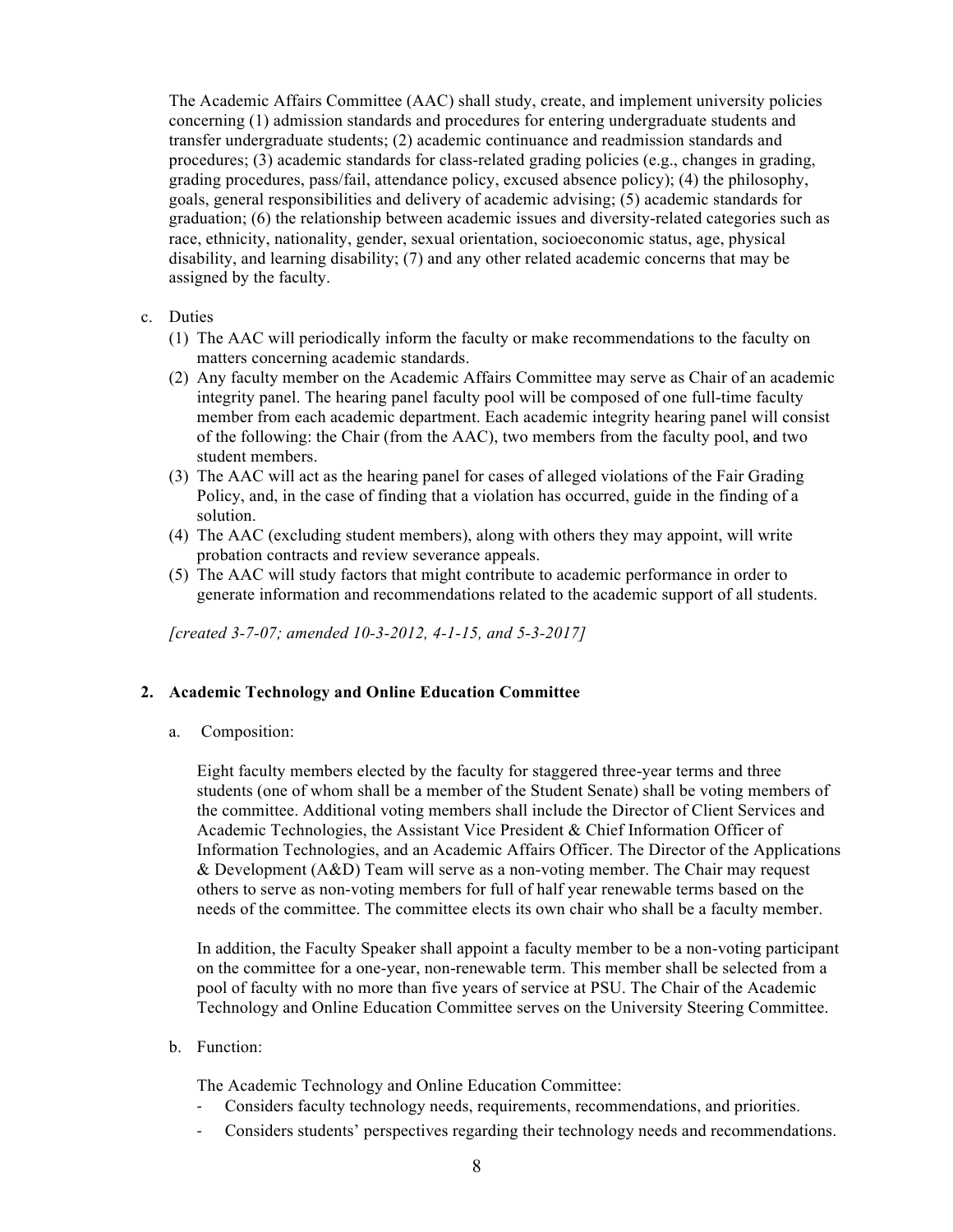- Designs and implements processes to ensure fair representation, visibility, and consideration of faculty technology needs when technology priorities and investment decisions are made on campus.
- Influences university strategic planning related to academic technology both in the classroom and online.
- Communicates regularly with key stakeholders to assist with activities that support academic technology adoption and integration.
- Works collaboratively with stakeholders to assess technology used in the academic environment and pedagogy related to online instruction.
- Uses assessment information to inform future academic technology investments.
- Recommends policies for faculty approval related to online education and technologydriven changes to pedagogy.
- Advocates for adequate professional development resources for faculty related to use and assessment of technology for teaching and learning, both on campus and through external development opportunities.

The Academic Technology and Online Education Committee shall meet once monthly during the fall and spring terms. Minutes of all meetings will be posted on the campus intranet.

*[added 5-2-2012; amended 3-4-15 and 2-3-16, 4-5-2017]*

# **3. Athletic Council**

### a. Composition:

(1) Voting members: Three female and three male faculty representatives elected for three-year terms during the annual election. The faculty representatives may not be members of the Department of Athletics.

One female and one male PAT representative elected annually using procedures designed by its organization. The members may not be members of the Department of Athletics**.**

One female and one male OS representative elected annually using procedures designed by its organization. The members may not be members of the Department of Athletics**.**

One female and one male student representative chosen annually by the Student Senate.

# (2) Non-voting Official Consultants:

- (a) Director of Athletics
- (b) Chair, Department of Health and Human Performance
- (c) Vice President for Academic Affairs
- (d) Vice President for Student Affairs
- (e) Vice President for Finance and Administration
- (f) Director of Undergraduate Recruitment
- (g) Associate Director of Athletics
- (h) Assistant Director of Athletics.

*[amended 9-2-2009 and 5-3-2017]*

In addition, the Faculty Speaker shall appoint a faculty member to be a non-voting participant on the committee for a one-year, non-renewable term. This member shall be selected from a pool of faculty with not more than five years of service at PSU.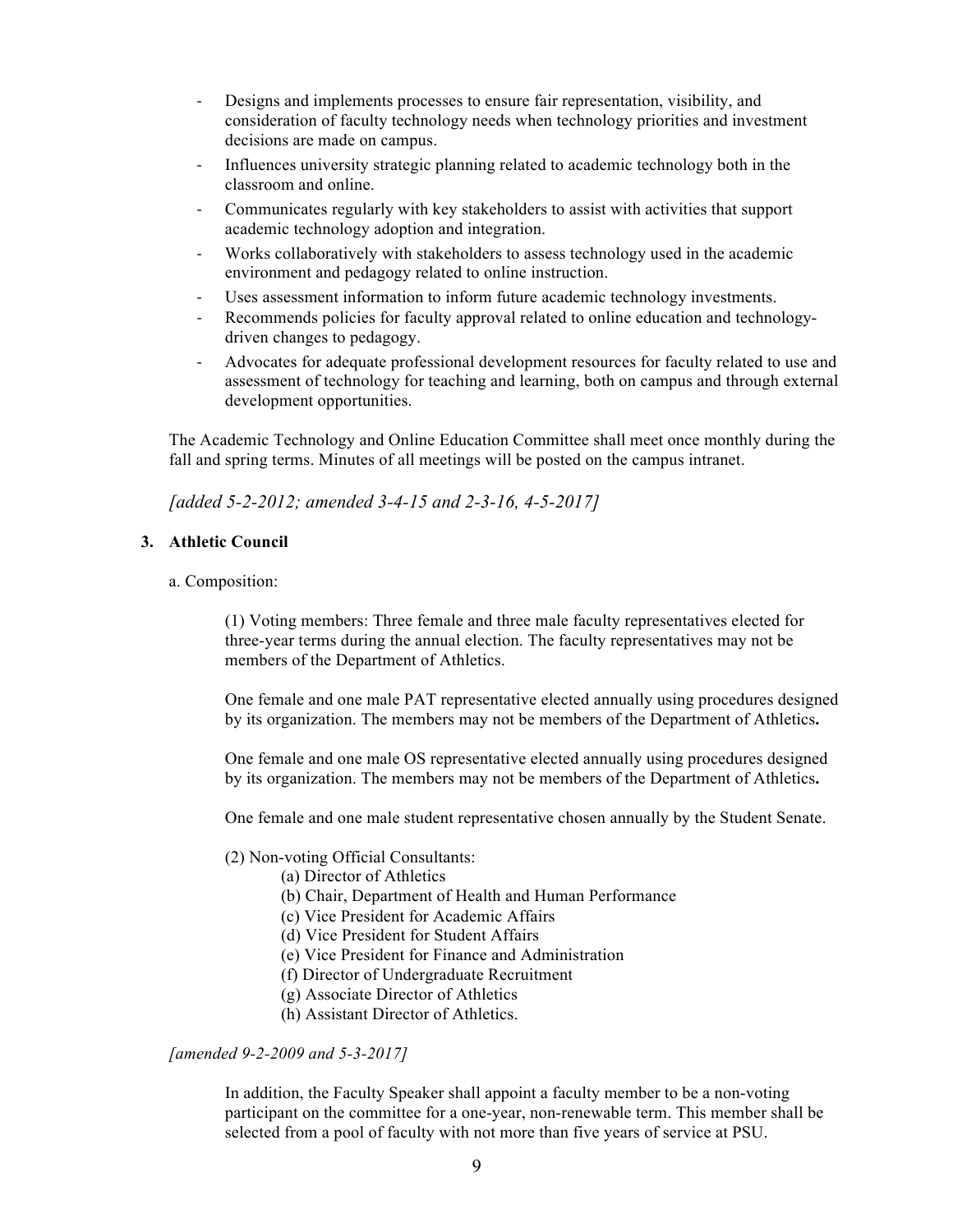The Chair of the Council shall be elected annually from the voting faculty members of the Council.

b. Function:

(1) Formulates policy which it recommends to the faculty and the President.

(2) Works to ensure balance, development, and direction of the athletic program concerning:

(a) Academic performance criteria for athletes.

- (b) Recruitment.
- (c) Number of sports.
- (d) Capital and operating budgets.
- (e) Scheduling
- (f) Any other intercollegiate athletic issues.

(3) Adjudicates disagreements concerning interpretations of policies, use of facilities or expenditure of funds where intercollegiate issues are concerned.

(4) Is scheduled to meet at least once each month.

c. Athletic Philosophy of Plymouth State University:

Plymouth State University endorses the NCAA Division III Philosophy:

# **NCAA Division III Philosophy Statement**

Colleges and universities in Division III place the highest priority on the overall quality of the educational experience and on the successful completion of all students' academic programs. They seek to establish and maintain an environment in which a student-athlete's athletics activities are conducted as an integral part of the student-athlete's educational experience, and an environment that values cultural diversity and gender equity among their student-athletes and athletics staff. To achieve this end, Division III institutions:

- 1. Expect that institutional presidents and chancellors have the ultimate responsibility and final authority for the conduct of the intercollegiate athletics program at the institutional, conference and national governance levels;
- 2. Place special importance on the impact of athletics on the participants rather than on the spectators and place greater emphasis on the internal constituency (e.g., students, alumni, institutional personnel) than on the general public and its entertainment needs;
- 3. Shall not award financial aid to any student on the basis of athletics leadership, ability, participation or performance;
- 4. Primarily focus on intercollegiate athletics as a four-year, undergraduate experience;
- 5. Encourage the development of sportsmanship and positive societal attitudes in all constituents, including student-athletes, coaches, administrative personnel and spectators;
- 6. Encourage participation by maximizing the number and variety of sport offerings for their students through broad-based athletics programs;
- 7. Assure that the actions of coaches and administrators exhibit fairness, openness and honesty in their relationships with student-athletes;
- 8. Assure that athletics participants are not treated differently from other members of the student body;
- 9. Assure that student-athletes are supported in their efforts to meaningfully participate in nonathletic pursuits to enhance their overall educational experience;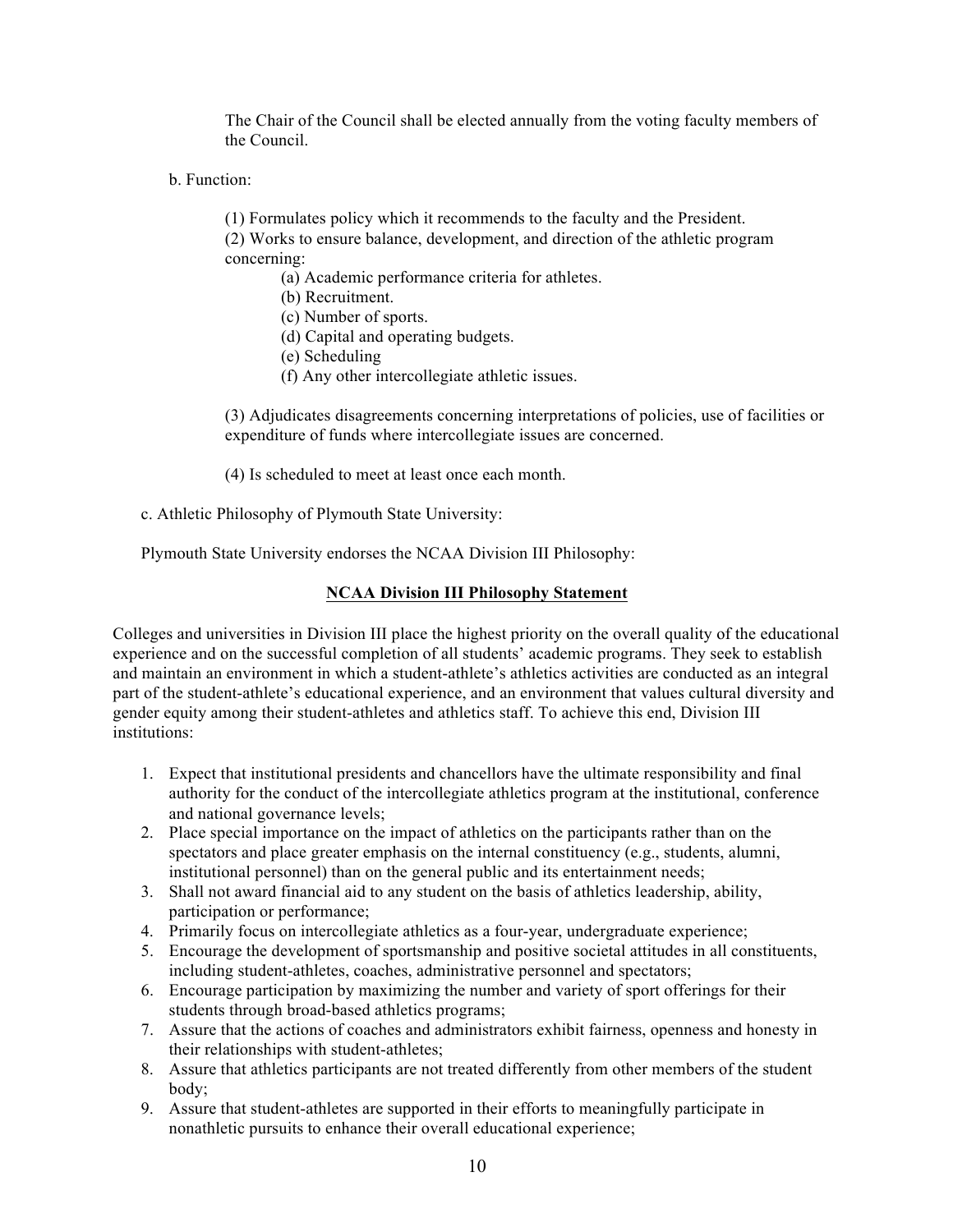- 10. Assure that athletics programs support the institution's educational mission by financing, staffing and controlling the programs through the same general procedures as other departments of the institution. Further, the administration of an institution's athletics program (e.g., hiring, compensation, professional development, certification of coaches) should be integrated into the campus culture and educational mission;
- 11. Assure that athletics recruitment complies with established institutional policies and procedures applicable to the admission process;
- 12. Exercise institutional and/or conference autonomy in the establishment of initial and continuing eligibility standards for student-athletes;
- 13. Assure that academic performance of student-athletes is, at a minimum, consistent with that of the general student body;
- 14. Assure that admission policies for student-athletes comply with policies and procedures applicable to the general student body;
- 15. Provide equitable athletics opportunities for males and females and give equal emphasis to men's and women's sports;
- 16. Support ethnic and gender diversity for all constituents;
- 17. Give primary emphasis to regional in-season competition and conference championships; and
- 18. Support student-athletes in their efforts to reach high levels of athletics performance, which may include opportunities for participation in national championships, by providing all teams with adequate facilities, competent coaching and appropriate competitive opportunities.

The purpose of the NCAA is to assist its members in developing the basis for consistent, equitable competition while minimizing infringement on the freedom of individual institutions to determine their own special objectives and programs. The above statement articulates principles that represent a commitment to Division III membership and shall serve as a guide for the preparation of legislation by the division and for planning and implementation of programs by institutions and conferences (Revised: 2/3/2017).

### **Furthermore, at Plymouth State University, Athletics contribute to the educational process b**y:

- (1) offering positive models of coaching excellence
- (2) offering programs that promote the ideals of equal opportunity
- (3) providing an important lab experience, particularly for students preparing to become teachers, coaches, and clinicians
- (4) establishing an environment for developing school spirit and pride in being a Plymouth
- (5) State University student in addition to helping to unify the student body and to promote social harmony on campus
- (6) promoting and stimulating health and fitness
- (7) promoting an environment that demands integrity and honesty on all levels of participation
- (8) offering a positive experience for all participants: student athletes, coaches, student and professional support staff, and spectators
- (9) establishing an important means for promoting the university and enhancing the image of Plymouth State University.

*[amended 4-4-90, 11-7-90, 12-2-92, 5-2-01, 12-3-03, 10-3-0, and 5-3-2017]*

### **4. Council of Educator Preparation**

a. Composition: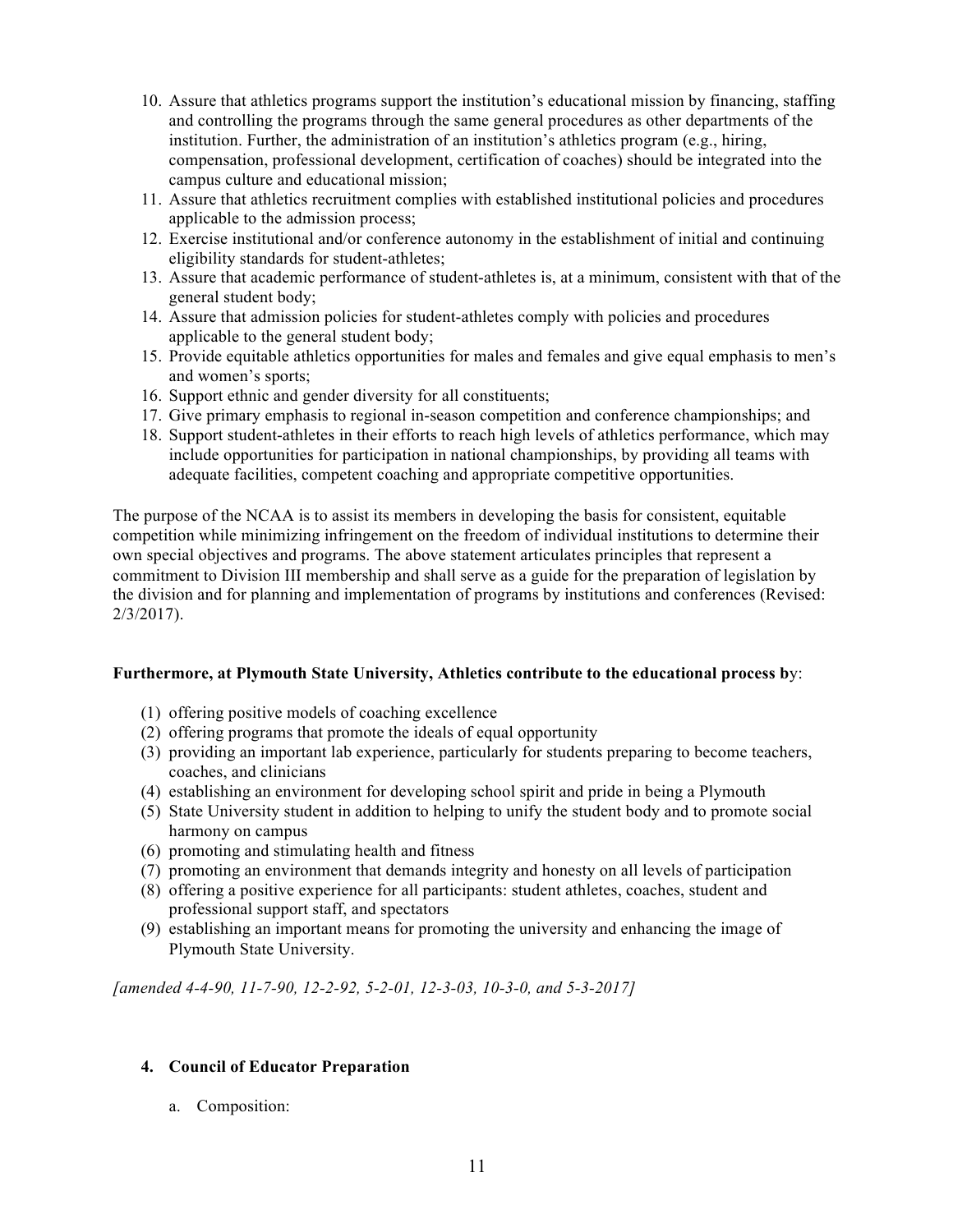The Council of Educator Preparation consists of one representative from all programs within the Unit (see Note 1). If a representative is responsible for multiple programs, they will represent those programs with one vote (Appendix A).

Representatives from programs within the Unit (Appendix B) offering an initial educator preparation certification, other school personnel, or professional development programs for practicing educators should be qualified to teach the content methodology within the discipline and/or should supervise student teachers/interns. Representatives should be active members of an educator preparation program with preference given to full-time faculty within the program. Departments/programs will select their own Representatives to the Council.

The undergraduate student representative must be a student in an initial educator preparation program and not currently involved in an internship. The undergraduate student is recommended by program faculty to the Chair of the Council of Educator Preparation and is selected by the Council members. The graduate student representative should be a student within the Educational Unit (Appendix B). The graduate student is recommended by program faculty to the Director of Educator Preparation at the beginning of the academic year for a one-year term and is selected by the Council members.

In addition, the Faculty Speaker shall appoint a faculty member to be a non-voting participant on the Committee for a one (1) year, non-renewable term. This member shall be selected from a pool of faculty with not more than five (5) years service at PSU. The non-voting faculty member shall be held to the same selection criteria as the voting members.

The Director of Educator Preparation shall serve as the Chair of the Council of Educator Preparation, as long as the Director of Educator Preparation is a faculty member. Should the Director of Educator Preparation not be a faculty member, the Chair of the Council will be elected from among the voting faculty members on the Council.

The Council of Educator Preparation is considered a Principal Policy-Making Committee under Article X of the Faculty Bylaws.

Quorum – A quorum will exist when 50 percent plus one of the voting membership are in attendance.

- b. Function:
	- (1) The Council of Educator Preparation is responsible for the oversight of education preparation programs and their alignment with state and national standards. (Appendix B). The Council is responsible for the dissemination and periodic assessment of the Conceptual Framework for Educator Preparation (see Note 2). The Graduate Hallmarks are the Theoretical Framework of the Advanced Programs and Other School Personnel and are reviewed by graduate faculty coordinators (see Note 3). The Council receives input from faculty, initial educator preparation candidates, candidates within the Advanced Programs (other school personnel and professional development for practicing teachers), public school professionals, professional advisory boards, and professional associations. These responsibilities are in accordance with the standards of the Council for the Accreditation of Educator Preparation (CAEP) and certification standards for educational personnel in New Hampshire.
	- (2) The Council of Educator Preparation will meet regularly with advisory bodies to discuss issues in the field and will work collaboratively with these bodies to ensure the high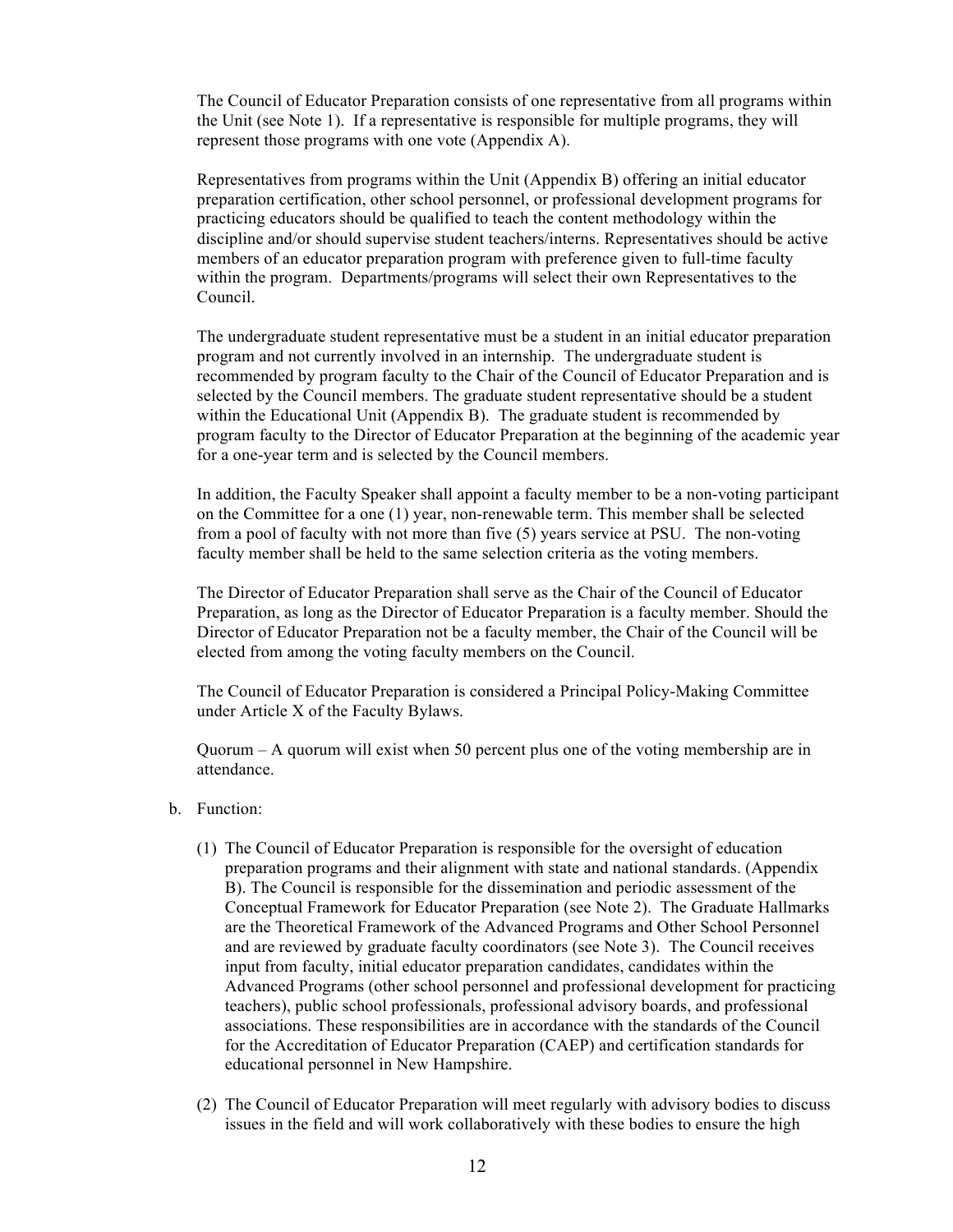quality of preparation for initial educator programs, other school personnel, and professional development for practicing teachers.

- (1) Curriculum Changes:
	- 3a. Any curriculum change in undergraduate or graduate Educator Preparation programs (including Initial Educator Preparation, Other School Personnel, and Professional Development for Practicing Educator programs) that is a substantive change shall be presented to the Council for its approval before being presented to the respective Curriculum Committee. Substantive changes include:
		- 1.) New programs;
		- 2.) Changes in courses or programs that impact other programs within the Unit.
	- 3b. To ensure that the curriculum change requested is not a substantive change, programs in Educator Preparation must present the proposal to the Director of Educator Preparation for review. The approval of the Director of Educator Preparation indicates that the curriculum change does not require a vote by the CEP. Proposals that represent a substantive curriculum change shall be placed on the CEP agenda for approval.
- (2) The Council of Educator Preparation By-Laws will be reviewed yearly (during the spring semester) to insure proper membership representation of all programs within the Unit.

*[amended 12-2-92, 12-7-94, 5-1-02, 12-3-03, 3-2-05, 3-07, 11-4-09, 5-2-12, and 3-4-15]* 

Note 1: As of 3/11 the Unit consists of 47 programs encompassing the following: 1) initial educator preparation; 2) other school personnel; and 3) professional development for practicing educators.

Note 2: The Conceptual Framework (CHECK) is utilized by undergraduate Initial Educator Preparation Programs.

Note 3. The Graduate Hallmarks (leadership and advocacy, scholarship and action, reflection and innovation, professionalism and service, and global awareness and social responsibility) are the theoretical framework utilized by the Advanced Programs including other school personnel and professional development of educators.

#### **5. Curriculum Committee**

a. Composition:

The Curriculum Committee is composed of nine voting faculty members and one voting student member chosen by procedures established by the Student Senate.

Faculty members of the Committee are considered representatives of the entire faculty.

Election is by majority vote of the faculty. Regular term of office shall be three years.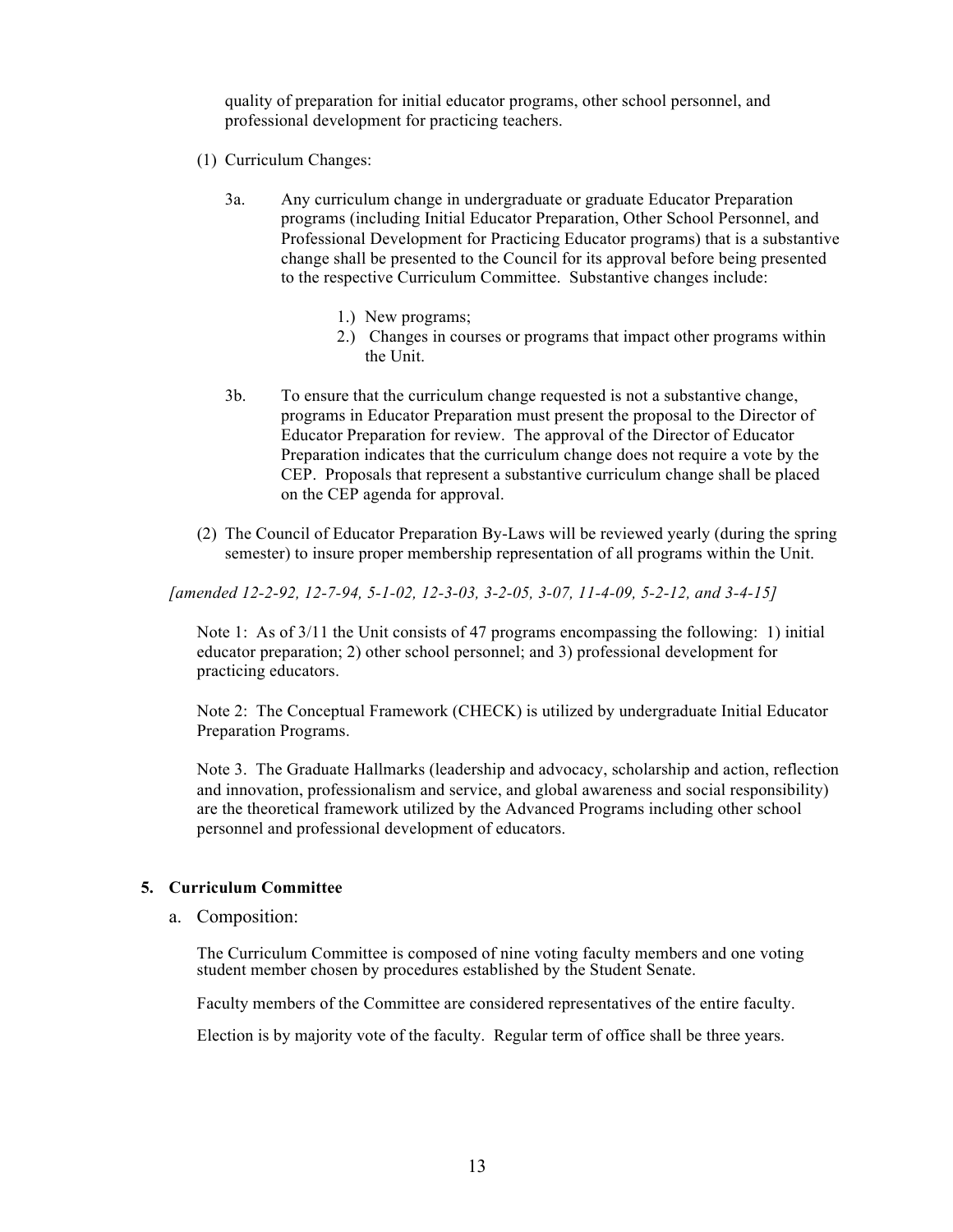The committee is empowered (in conjunction with the Nominating and Balloting Committee) to ensure that membership terms are staggered so that at least four terms continue from year to year.

In addition, the Faculty Speaker shall appoint a faculty member to be a non-voting participant on the committee for a one-year, non-renewable term. This member shall be selected from a pool of faculty with not more than five years service at PSU. The Offices of Academic Affairs and the Registrar shall also each appoint a non-voting representative.

The Chair: The Chair of the Committee is elected annually by the members of the Committee. The chair must be selected from among the voting faculty members.

Consultants: The Committee may invite as many consultants as it wishes and as often as it wishes.

Quorum: A quorum for electronic voting and meetings shall consist of five voting faculty members.

*--[amended 9-2-09, 12-4-13, 5-3-17 and 9-5-18]* 

b. Function:

(1) The Committee oversees all courses and programs offered by the University. The Committee considers proposals for curricular changes initiated by faculty through the academic program, department and/or cluster approval process and acts to ensure the integrity and coordination of all aspects of the curriculum.

(2) The Committee considers and approves, or denies by its own authority, all minor\* changes in the curriculum. The Committee publishes minor\* changes on the Web. Action on minor\* changes becomes official on the twenty-first day after the action is posted, unless a member of the faculty lodges an objection to the change with the Faculty Speaker prior to the twenty-first day.

(3) The Committee brings before the Faculty the Committee's recommendations concerning all proposed major\* curricular changes.

(4) The Committee may, by its own initiative, develop and implement curriculum review processes.

\* Major and minor are operatively and dichotomously defined. A minor change is one which is not major; a major change is one which either a member of the Curriculum Committee declared major during the meeting at which the matter was deliberated, or a member of the faculty, within 20 days of posting, has declared major to the Faculty Speaker. Upon being declared major, the Faculty Speaker will notify the Chair of the Curriculum Committee and the person responsible for the proposal. The latter person must provide, in a timely fashion, the Faculty Speaker with the proposal and any supporting materials.

*[amended 12-5-07, 5-6-15, 5-3-17 and 9-5-18]* 

c. Relationship with other committees:

The Council of Educator Preparation reports to the Curriculum Committee.

*[amended 5-7-97, 5-5-99, 11-3-99, 12-6-00, 12-3-03, 4-7-04, 4-4-07 and 5-3-2017]*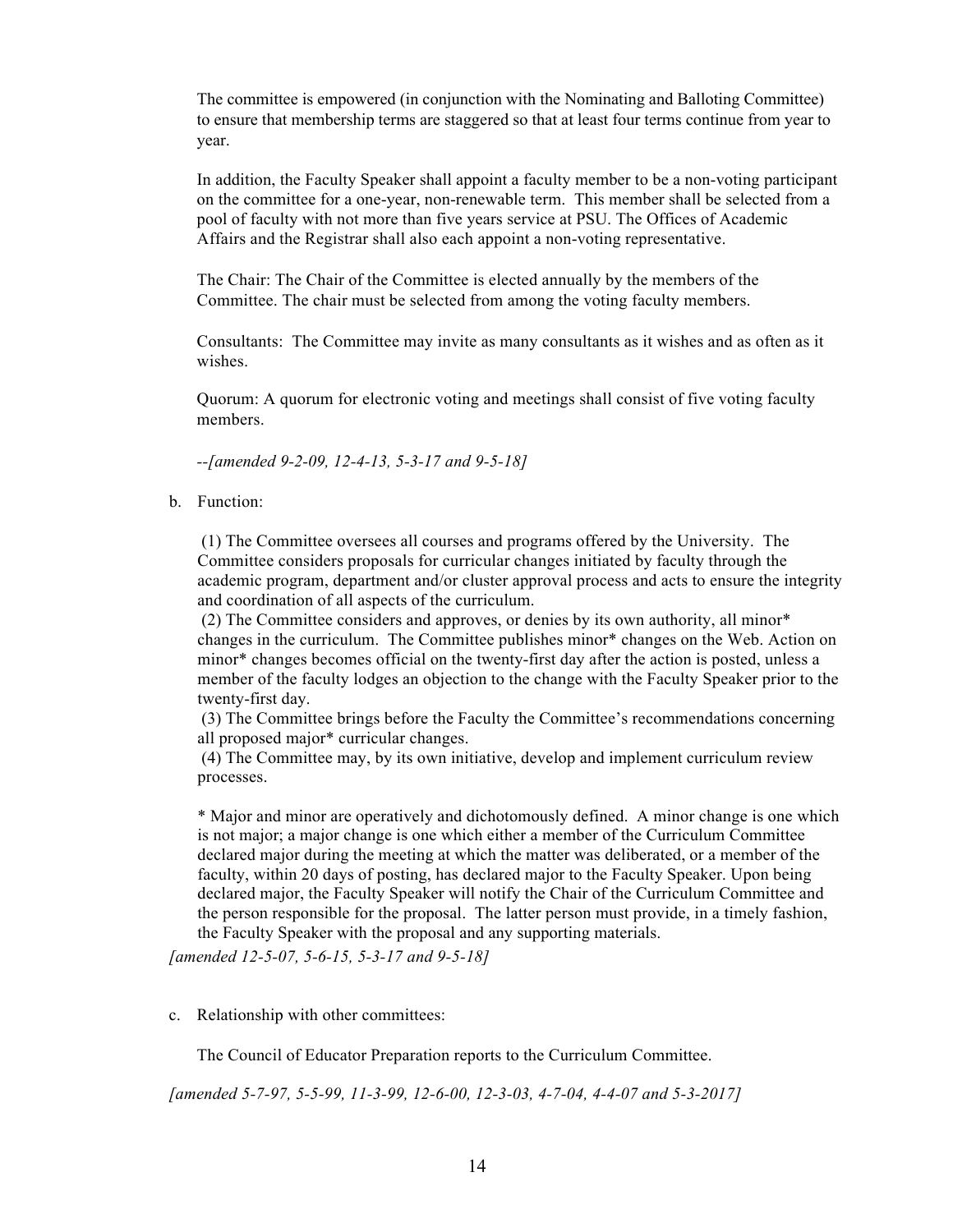[The Faculty Loan and Grant Committee was dissolved 5-4-11.]

# **6. Faculty Welfare Committee**

The academic reputation and vitality of the University is integrally linked to the quality of the faculty. Therefore, it is in the best interest of the University and the students to attract and keep high-quality faculty. Toward that end, the Faculty Welfare Committee represents the interests of the faculty.

# a. Composition:

The Faculty Welfare Committee shall have six (6) elected faculty members. The term of each elected member shall be for three years, with two members being elected each year. The President, the Vice President for Financial Affairs, the Provost and Vice President for Academic Affairs, the Director of Human Resources, and the USNH Legal Counsel shall be available to serve as consultants to the Faculty Welfare Committee, at the expressed request of the Committee. In addition, there will be one non-voting, tenure-track faculty member of the committee, with a one-year, non-renewable term, and one voting adjunct faculty member. The non-voting tenure-track faculty member should have not more than five years' service at PSU and will be appointed by the Faculty Speaker. The voting adjunct faculty representative will be elected annually by the adjunct faculty using a process determined by and managed by the adjunct community.

In addition, the Faculty Speaker shall appoint a faculty member to be a non-voting participant on the committee for a one-year, non-renewable term. This member shall be selected from a pool of faculty with not more than five years' service at PSU.

The Chair of the Faculty Welfare Committee shall be elected annually from among its members and must be a tenured faculty member. The Chair of Faculty Welfare, or his/her designee, who must be a tenured faculty member, shall serve as an ex officio, voting member of the Grievance Resolution Committee. The Chair of the Faculty Welfare Committee serves on the University Steering Committee.

### b. Function:

- (1) To represent the interests of the faculty as a group of professional persons; (reference Bylaws of the Trustees, The Faculty Welfare Committee). The Committee will advocate for the welfare of the faculty and will make recommendations to the faculty and/or administration on matters affecting the welfare of the faculty, including but not limited to: academic freedom; promotion and tenure; compensation and benefits; workload; personnel policies; professional ethics; and "quality of life" issues related to working conditions.
- (2) To serve as a point of contact and consult with other groups, constituencies, and/or administrators when they formulate, revise, or propose policies affecting faculty welfare.
- (3) To select two of its members to serve as representatives to the USNH System Personnel Policy Council meetings. One member shall serve as a voting member; the second member will serve as the alternate.
- (4) To report annually on its activities to the full faculty.
- (5) To request a Faculty Forum or a special meeting of the faculty, if in the Committee's judgment one is necessary.
- (6) To perform such other duties as specified by the Faculty Handbook and by these Bylaws.

*[amended 9-3-97, 12-3-03, 3-3-04, 11-7-07, 5-6-09, and 5-4-2011.]*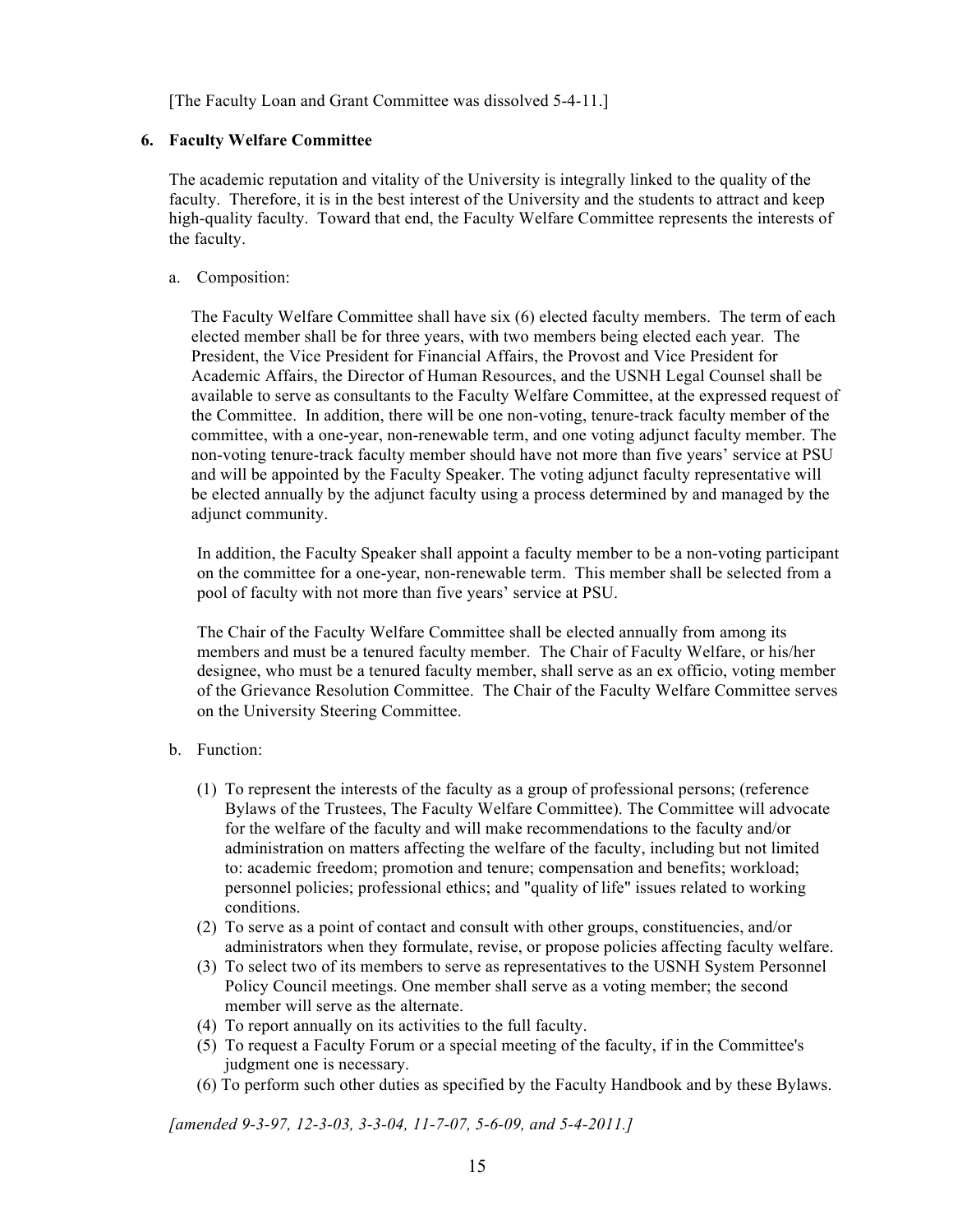# **7. General Education Committee**

# a. Composition:

A Principal Academic Affairs Officer or Designee (voting), two students selected by the Student Senate, Registrar Designee, and six elected faculty members. All elected faculty members must be from different departments.

Selection: To fill yearly vacancies, each department not represented or losing representation will present the name of one nominee to the Nominating and Balloting Committee. Election is by majority vote of the faculty of all those present and voting. Replacement members are chosen as needed by the same procedure to serve out unexpired terms. Temporary replacement for individuals on sabbatical leave is done jointly through appointment by the Chair of the Committee and the Faculty Speaker. Regular elections are held in the spring according to established faculty procedures.

Term of Service: Elected faculty members serve three year terms and are considered representative of the whole faculty. Two faculty will be elected every year.

In addition, the Faculty Speaker shall appoint a faculty member to be a non-voting participant on the committee for a one-year, non-renewable term. This member shall be selected from a pool of faculty with not more than five years' service at PSU.

Chair: The Chair of the Committee, who shall be a faculty member, is selected annually by the members.

- b. Function:
	- (1) To work with the faculty to determine criteria for general education courses.
	- (2) To evaluate, and approve or reject, course proposals and status renewal requests.
	- (3) To encourage and coordinate the whole program; to produce a comprehensive program from diverse elements; to encourage innovation in course design and instruction.
	- (4) To evaluate, and approve or reject, departmental petitions for exceptions to prescribed requirements.
	- (5) To establish procedures by which general education courses and the program as a whole will be regularly assessed.
	- (6) To review regularly assessments of the program and make recommendations for improvement to the faculty.
	- (7) To implement the program.

*[amended 9-20-91, 4-2-97, 12-3-03, 4-7-04, 4-6-05, 4-4-07. 12-4-13, 4-5-2017]*

# **8. Administrator Selection Task Forces**

a. Composition:

Elected faculty members should comprise a plurality on most Administrator Selection Task Forces; that is, the number of faculty should exceed the number of any other constituency on the Task Force. In the case of dean or cabinet level positions in Academic Affairs—such as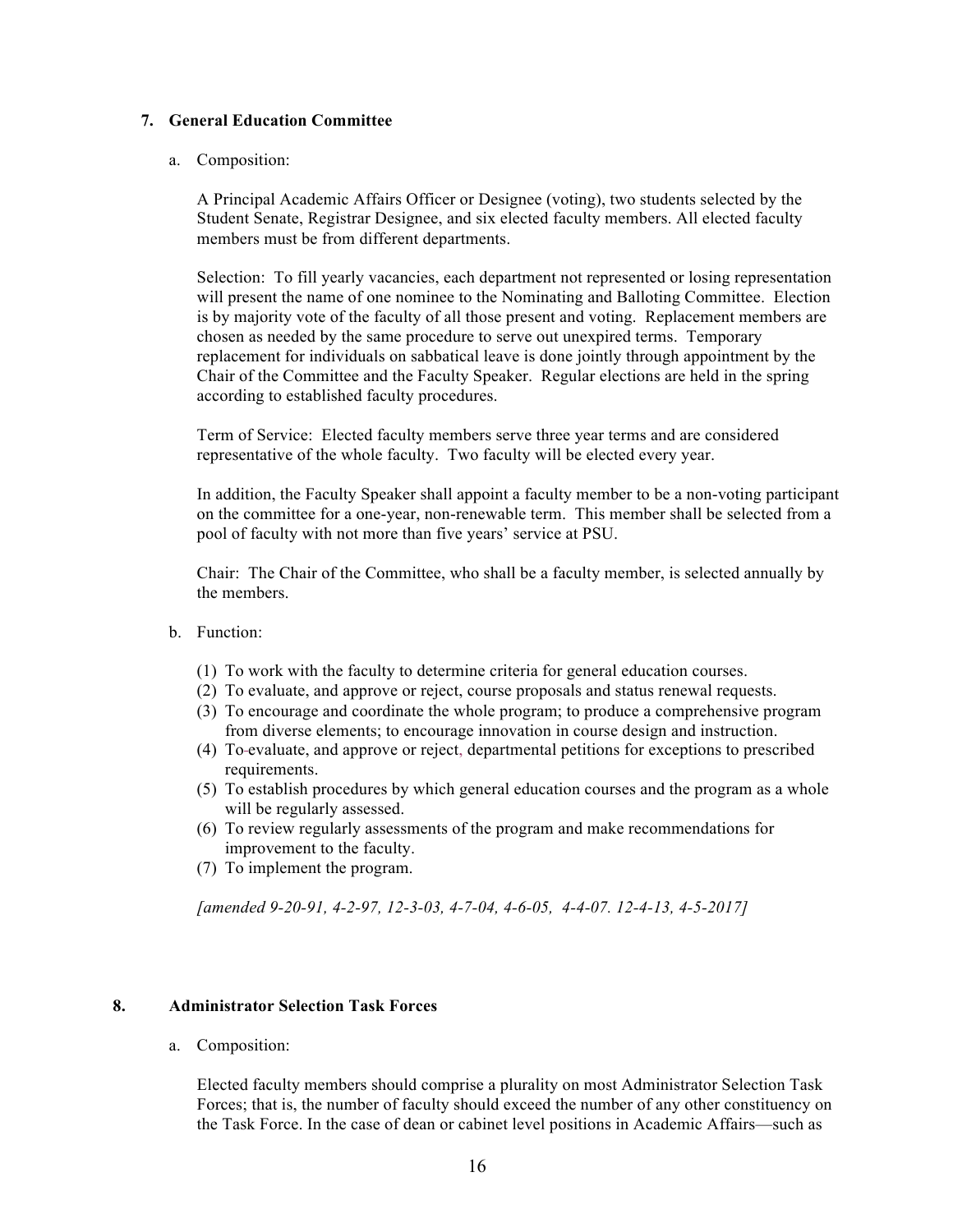Provost, Vice President for Academic Affairs, academic deans, and similar positions—the faculty should constitute the majority of the Administrator Selection Task Force. The Steering Committee shall consult with the administration, as well as representatives of the Student Senate, P.A.T. Senate, and O.S. Senate, to determine the appropriate composition for each task force. All faculty members of the Task Force must be elected by the faculty. Faculty members shall be elected to serve for the duration of the Task Force as specified by the Steering Committee.

*[amended 2-4-09 and 5-3-2017]*

b. Function:

In the event of a search for a cabinet-level position or an administrative position at the dean or director level, the Steering Committee shall call a special election to elect faculty members to an Administrator Selection Task Force.

Each Task Force shall follow Human Resources guidelines for searches.

For Presidential searches, the USNH Trustees shall consult with the Steering Committee to elect faculty members to the search committee.

*[as Administrator Selection Committee amended 3-2-94, 5-4-94, and 12-03-03; name changed and content amended 2-7-07, amended 5-3-2017]*

# **9. Faculty Fundraising Committee** *[created 4-6-2011]*

a. Composition:

Composed of five faculty members appointed by the Faculty Speaker to staggered three year terms and an ex-officio representative from the University Advancement Office. The committee shall elect its own chair.

- b. Function:
	- (1) Publicize and promote fundraising for faculty scholarship endowment (pursuant to a Memorandum of Understanding with the PSU Advancement Office) and report to the faculty on the status of those efforts each semester.
	- (2) Meet for organizational purposes at the beginning of each semester and as often as necessary thereafter.

[Faculty Loan and Grant Committee dissolved May 4, 2011.]

### **10. First Year Seminar Coordinating Council** *[created 10-5-05]*

a. Composition: 

The First Year Seminar Coordinator, who will chair the Council; the Associate Vice President for Academic Affairs; the Director of University Studies (who may vote in the absence of the AVPUS); one faculty member from the General Education Committee, to be chosen by that Committee; three faculty who teach the First Year Seminar, to be appointed by the Provost for three-year staggered terms; one Library faculty member to be chosen by the Library faculty."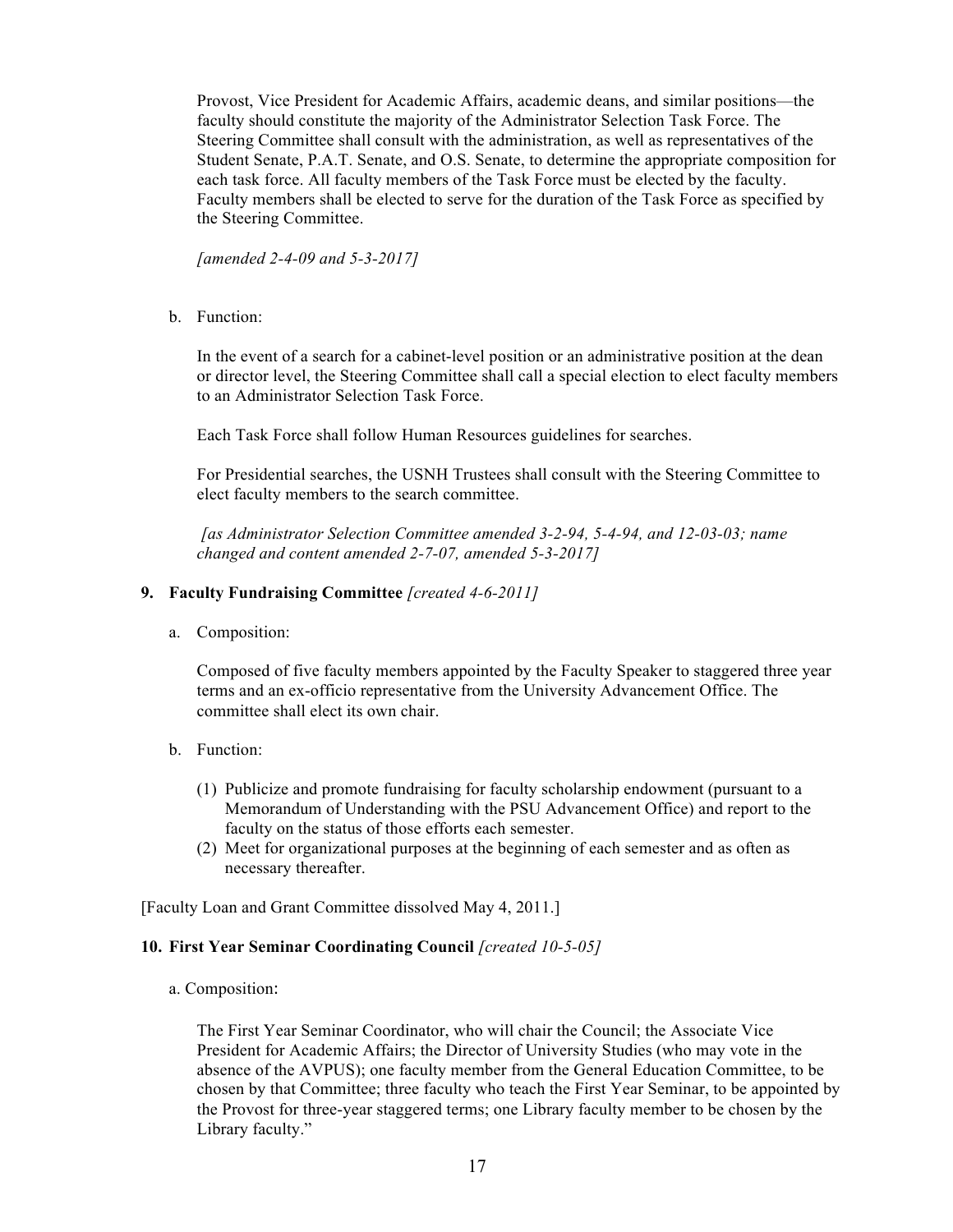b. Function:

The Council will meet twice a year (in September and in February) and additionally as needed and will serve as the "department" for the course. The Council will be involved in the selection of books and other content modules for the seminar. The Council will be responsible for assessment of the First Year Seminar and will report its findings to the General Education Committee.

# **11. Grievance Resolution Committee**

a. Composition:

The Grievance Resolution Committee shall have five (5) members, four elected by ballot of the faculty and one the chair of the Faculty Welfare Committee, ex officio. All five members must be tenured. The term of each elected member shall be two years. Two members shall be elected each year and shall assume the office at the beginning of the next academic year. No faculty member, other than the Chair of the Faculty Welfare Committee, may serve on both the Grievance Resolution Committee and the Faculty Welfare Committee.

- b. Function:
	- (1) To meet at least once each semester for the purpose of training all members on the Grievance procedure.
	- (2) To educate the Faculty about the Grievance procedure (for example, through Faculty workshops, online training, etc.).
	- (3) To mediate faculty grievances, in accord with the Faculty Handbook, Section 2.18 Grievance Policy.
	- (4) To serve as the hearing panel for faculty under the Grievance Resolution policy of the Human Resources Office, as stated in the PSU Online Policy Manual (OLPM), PSU.V.D.13.2.4.1.
	- (5) To hear any appeal brought in accord with the Faculty Handbook, Section 2.9 F.3. Dismissal for Cause.
	- (6) To perform such other duties as specified by the Faculty Handbook and these Bylaws.

*[amended 2-7-07 and name changed from former Review Committee; amended 4-7-10]*

# **12. Honorary Degrees and Awards Advisory Group**

a. Composition:

The Vice President for Academic Affairs, the Alumni Trustee, four faculty members appointed by the Faculty Speaker, one P.A.T. representative, one operating staff representative, and two students selected by the Student Senate. The Vice President for Academic Affairs chairs the committee. Faculty members serve three-year terms. No faculty member may serve successive terms.

b. Function:

To screen and recommend candidates for honorary degrees and for Granite State Awards and to propose building names.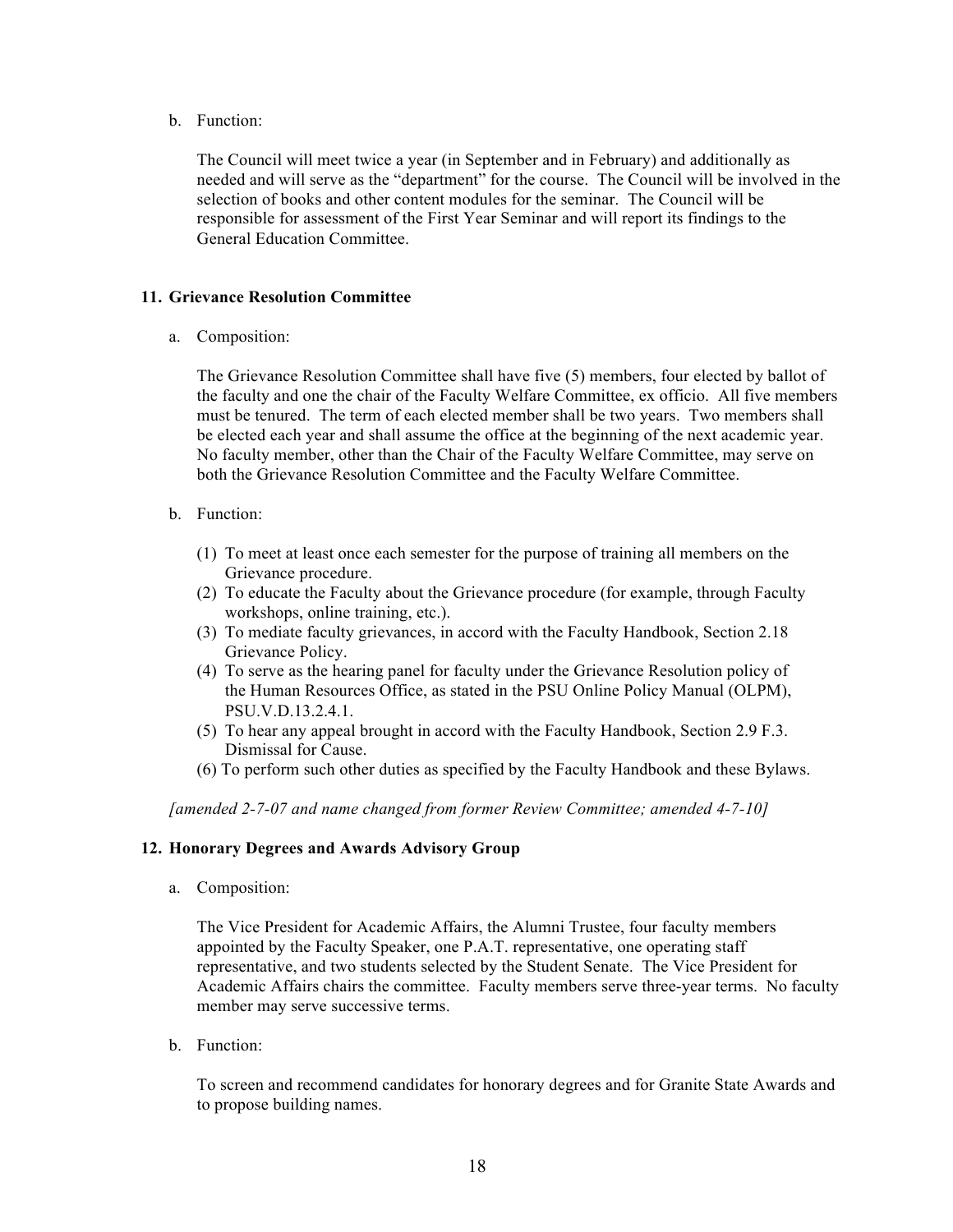*[amended 2-7-90, 12-3-03, 4-7-04, and 11-1-06]*

# **13. Honors Council**

a. Composition:

Composed of Associate Vice President for Academic Affairs, five faculty members appointed by the Faculty Speaker to three-year terms, and the Registrar serving as an *ex officio* voting member. The Committee elects its chair.

b. Function:

The Honors Council is responsible for all functions related to the University Honors Program.

*[amended 11/5/09]*

### **14. Nominating and Balloting Committee**

a. Composition:

A committee of three (3) faculty members appointed by the Faculty Speaker. The committee elects its chair.

Term of Office: Appointment is for a three-year staggered term. Replacements will be appointed by the Faculty Speaker whenever necessary.

- b. Function:
	- (1) In consultation with the Faculty Speaker, the Nominating and Balloting Committee will conduct regular Spring elections as follows:

i. In consultation with the Steering Committee prior to the election, the Nominating and Balloting Committee shall arrange for appropriate staggering of the terms of the members of a committee (as needed).<br>ii. Solicit nominations of eligible facult

Solicit nominations of eligible faculty for open elective offices and committees by the first Monday in March.

iii. Publish a draft ballot with the names and departments of all nominees for each position with time enough for nominees to respond to the nomination.<br>iv. Distribute a secure ballot to all eligible faculty members by the

Distribute a secure ballot to all eligible faculty members by the fourth Monday in March.<br>v. Veri

Verify that all votes cast are from eligible faculty and that all eligible votes have been tallied.

vi. In the event of a tie, a run-off ballot will be distributed by the second Monday in April, using the same procedure as in the first round.

vii. Tally the ballots and announce the results to the faculty by the third Monday in April. Candidates receiving the most votes will be elected.

(2) In consultation with the Faculty Speaker, the Nominating & Balloting Committee will also conduct elections for faculty representatives to task forces or other groups as needed.

*[amended 4-2-08]*

### **15. Women's Studies Council**

a. Composition: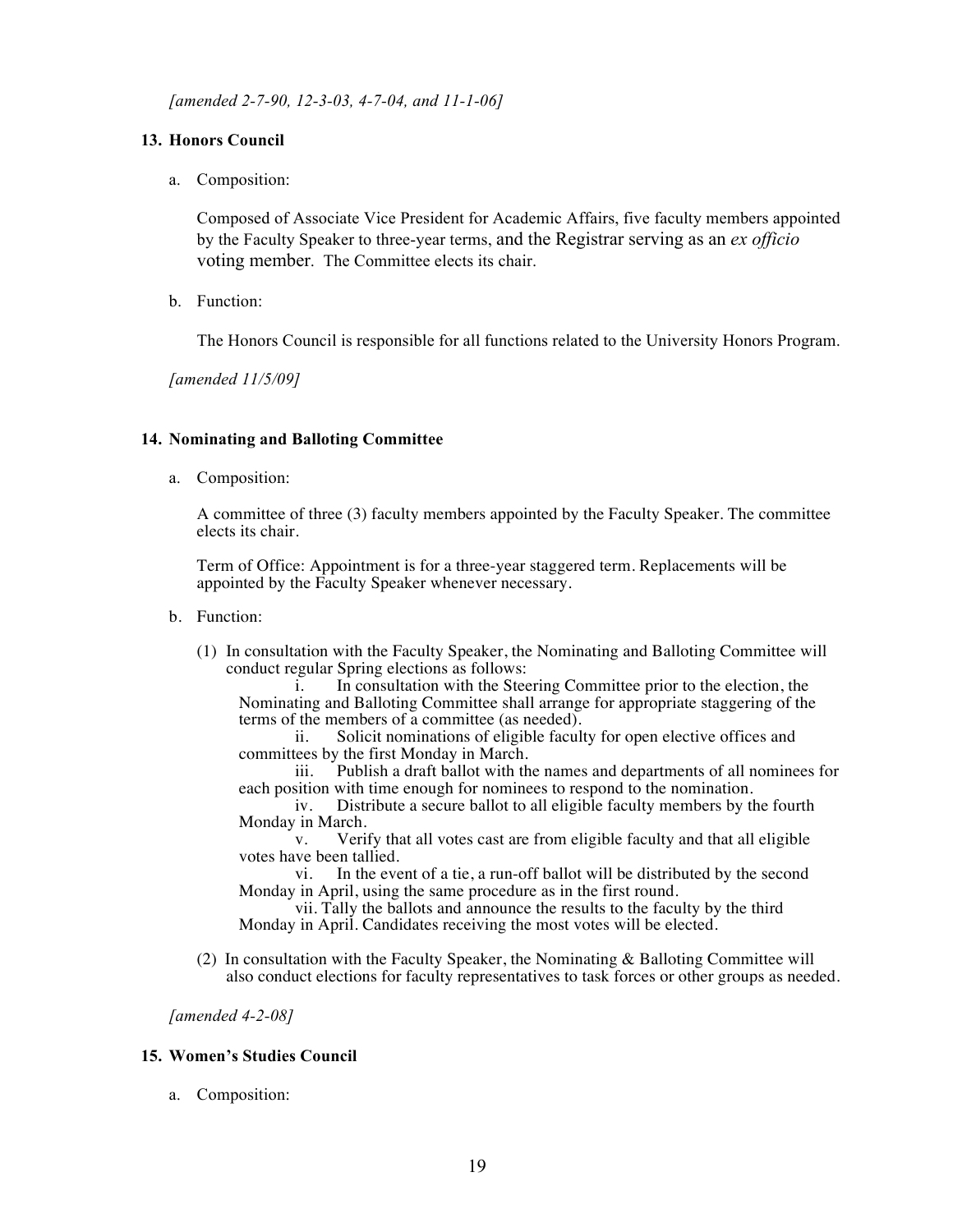The Women's Studies Council will be composed of at least five and no more than twelve faculty members; Teaching lecturers and Contract faculty will serve one-year terms, and Tenure-Track, Clinical, and FIR faculty will serve three-year terms. Two student members will be elected by the Council and must be declared Women's Studies minors; they will serve one-year terms. The Chair of the council will serve a one-year term, and may also be elected to the Chair-elect position. The Chair-elect will serve a one-year term and then become Chair of the Council the following year. All terms are renewable by election by Council members. The Chair will notify full-faculty, teaching lecturers and declared Women's Studies minors of the opportunity to run for open seats to be filled at a meeting of the Council. The voting members of the Council elect new members.

The Chair of the President's Commission on the Status of Women, the Chair of the President's Commission on Diversity and the Title IX Coordinator will be permanent, ex officio non-voting members of the Council, and the Library liaison will be a permanent voting ex officio member of the Council.

b. Function:

Within the policies of the Faculty Handbook and the Bylaws of the Faculty, the Women's Studies Council shall decide all policies concerning the Women's Studies minor program.

*[amended 12-2-9, 9-7-05, 3-4-09 and 12-2-15, 4-5-2017] [Article XI amended 3-1-17 to delete the Humanities Council]*

# **16. Graduate Council**

a. Composition:

All Graduate Program Coordinators, or a designee selected by the Department, shall be members of the Graduate Council. The Registrar, or Registrar's designee, and a representative from the Office of Academic Affairs will serve as a non-voting ex-officio members.

The Chair: Members of the Graduate Council shall elect the Chair of the Graduate Council annually.

The Council will meet monthly September through May on the fourth Monday of the month and as deemed necessary by the Graduate Council.

- b. Function:
	- (1) The Graduate Council oversees all graduate programs offered by the University.
	- (2) The Graduate Council is responsible for making recommendations to the Faculty regarding graduate academic policies and programs.

*[created 5-3-2017]*

### **Article XII**

#### **Faculty Marshal**